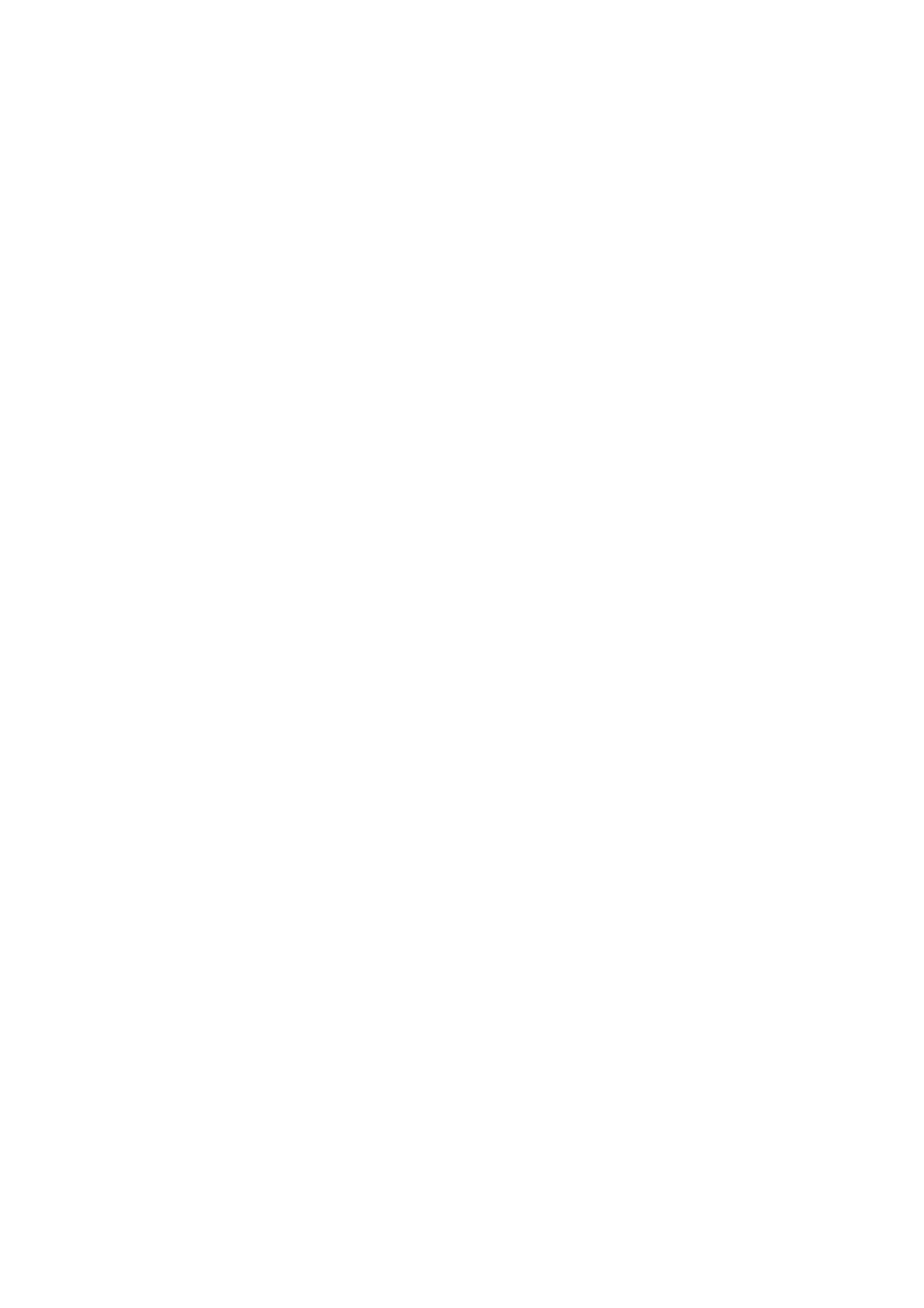# **Introduction**

## **The Public Interest Advocacy Centre**

The Public Interest Advocacy Centre (PIAC) is an independent, non-profit legal centre based in New South Wales. Established in 1982, PIAC tackles systemic issues that have a significant impact on disadvantaged and marginalised people. We ensure basic rights are enjoyed across the community through litigation, public policy development, communication and training.

Our work addresses issues such as:

- homelessness;
- access for people with disability to basic services like public transport, education and online services;
- Indigenous disadvantage;
- discrimination against people with mental health conditions;
- access to energy and water for low-income and vulnerable consumers;
- the exercise of police power;
- the rights of people in detention, including the right to proper medical care; and
- government accountability, including freedom of information.

PIAC is funded from a variety of sources. Core funding is provided by the NSW Public Purpose Fund and the Commonwealth and State Community Legal Services Program. PIAC also receives funding from the NSW Government for its Energy and Water Consumers Advocacy Program and from private law firm Allens for its Indigenous Justice Program. PIAC also generates income from project and case grants, seminars, donations and recovery of costs in legal actions.

## **PIAC's work on access to justice issues**

As indicated above, PIAC's work covers a wide range of issues that fall within the broader theme of access to justice. This includes specific engagement in or projects about issues facing a number of the thirteen groups that the Law Council of Australia has identified in its Consultation Papers as experiencing impediments in access to justice.

In this submission, we will provide short responses to the consultation papers regarding:

- b) People with disabilities
- g) Prisoners and detainees, and
- k) Asylum seekers.

We will also provide a longer response regarding the issues facing people experiencing homelessness (group e) on page 4 of the Introduction and Consultation Questions), given our particular expertise in this area.

Finally, while we undertake a range of work regarding Aboriginal and Torres Strait Islander peoples (group a)), we acknowledge the range of issues already covered in that Consultation Paper as well as defer to the expertise of Aboriginal Legal Services on these issues.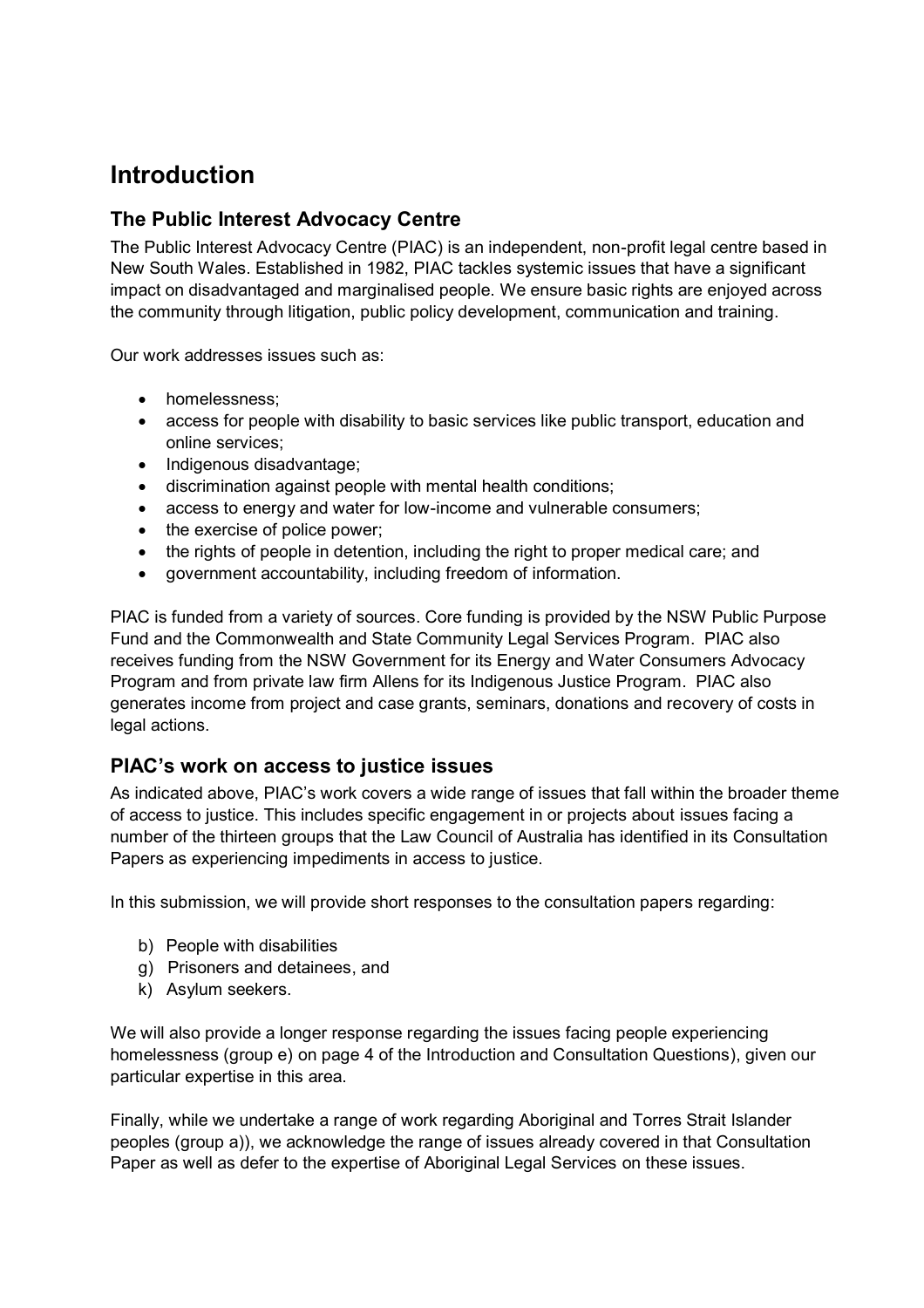# **1. People with Disabilities**

PIAC welcomes the acknowledgment in the Law Council's August 2017 Consultation Paper that people with disabilities are vulnerable to a broad range of legal problems, including discrimination.

In the period 2015-2016, the highest number of discrimination complaints received at the federal level by the Australian Human Rights Commission **(**AHRC) was for disability discrimination  $(37%)$ .<sup>1</sup> This is also reflected at the state level where disability discrimination (27%) was the most common complaint made to the Anti-Discrimination Board of NSW in the same period.<sup>2</sup>

However, we note that relatively little attention has been given in the Consultation Paper to the specific legal issues that people with disabilities face in making use of legal mechanisms designed to protect them from disability discrimination.

PIAC has extensive experience in representing clients with disabilities in discrimination claims made under the *Anti-Discrimination Act 1997* (NSW) (ADA) and the *Disability Discrimination Act 1992* (Cth) **(**DDA). The following four issues have been raised by our clients as specific issues of concern that impede access to justice for people with disabilities in the discrimination space. We will then address one final issue, not directly related to the ADA or DDA, but which nevertheless represents an impediment to access to justice for some people with a disability: exclusion from serving as jurors.

## **1.1 Weak protections and processes under Disability Discrimination Act**

PIAC notes that, despite the AHRC finalising 94% of disability discrimination complaints in 2015- 2016, our clients have reported significant dissatisfaction with the ability of the *Disability Discrimination Act 1992* (Cth) and its associated processes to adequately address their legal needs in relation to discrimination.

In the period 2015-2016, under half of disability discrimination complaints  $(49\%)^3$  made to the AHRC proceeded to conciliation. In the same period, the AHRC terminated 24% of finalised disability discrimination complaints, 85% of which the AHRC found had 'no reasonable prospect of conciliation'.<sup>4</sup>

These low numbers of matters being conciliated is reflective of the fact respondents can, and often do, simply ignore discrimination complaints, with the AHRC sometimes reluctant to use its power under section 46PF of the *Australian Human Rights Commission Act 1986* (Cth) (AHRCA) to make conciliation compulsory for a respondent party. This leaves people with disabilities in an invidious position. As outlined further below, this is because the financial barriers for complainants to initiate court proceedings in the Federal Courts are a significant barrier to individuals progressing their complaints when their matters are terminated by the AHRC.

Ibid.

 $\mathbf{1}$ <sup>1</sup> Australian Human Rights Commission, '2015-2016 Complaint Statistics' (2016) 1.<br><sup>2</sup> Anti Discrimination Board of NSW ('Annual Board 2015-16' (2016) 18

<sup>2</sup> Anti-Discrimination Board of NSW, 'Annual Report 2015-16' (2016) 18.<br>3 Australian Human Birkto Commission. '2015-2016 Complete Statistics

<sup>&</sup>lt;sup>3</sup> Australian Human Rights Commission, '2015-2016 Complaint Statistics' (2016) 21.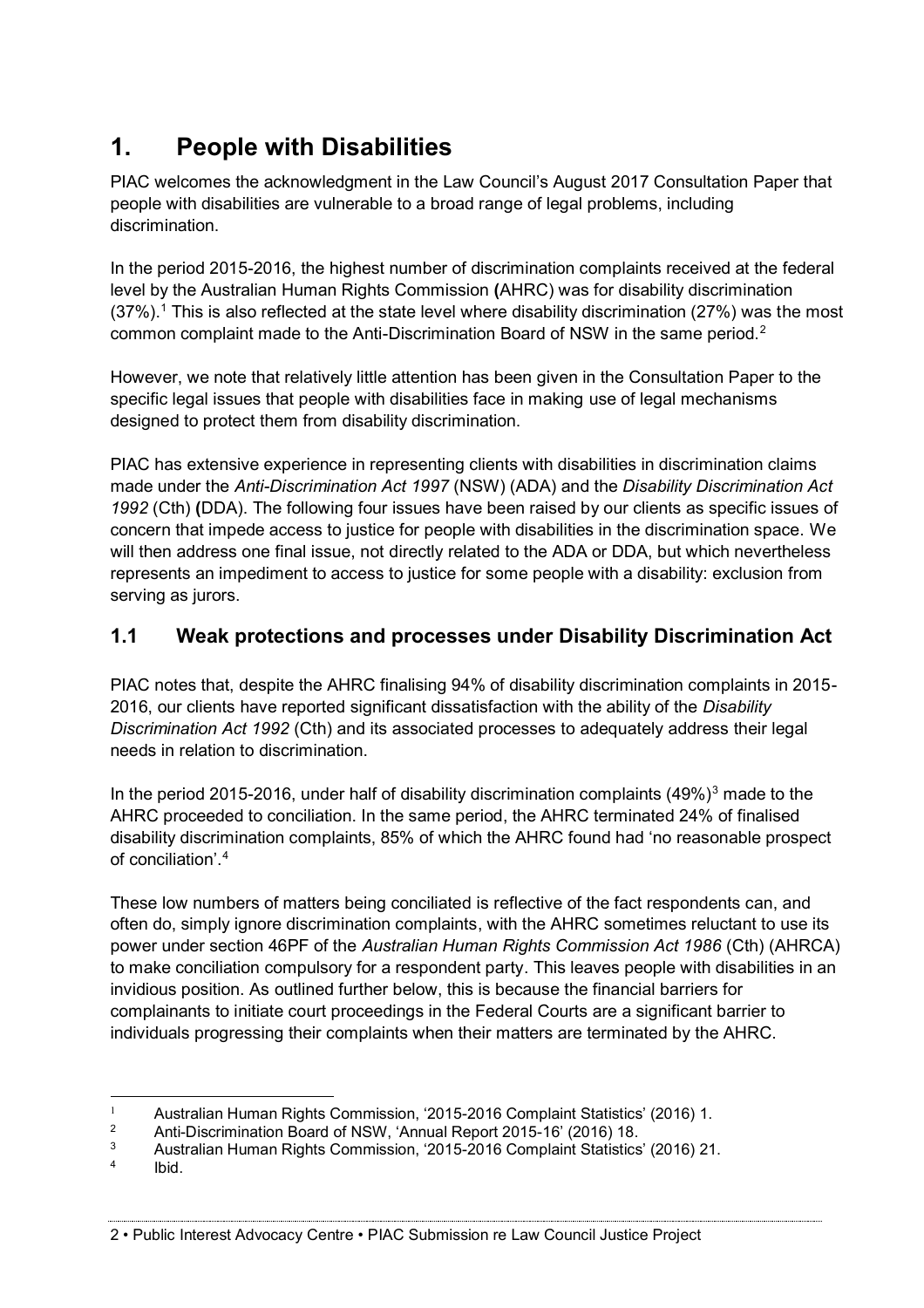PIAC notes with concern that Commonwealth Parliament recently granted the AHRC broader powers to terminate complaints through the *Human Rights Legislation Amendment Act 2017*. Section 46PF of the AHRCA now requires the AHRC to carry out an initial assessment of the complaint and consider whether to terminate it prior to commencing an inquiry. Furthermore, section 46PH introduces mandatory and discretionary termination grounds, which expand the scope of grounds on which they may terminate complaints. These changes make it less likely that complainants will be able to adequately meet their legal needs through the conciliation process, especially if they are unable to access legal advice prior to lodging a complaint.

## **1.2 Problems reported re conciliation processes**

As noted above, disability discrimination complaints are the most commonly-made complaints to both the AHRC and ADB, reflecting the importance of this avenue of legal redress to people with a disability across Australia, and in NSW. However, as with other groups who use discriminationrelated processes, people with a disability have reported to PIAC that they experience difficulties in utilising these options.

Some of these issues are related to inherent limitations of a complaints-based system, where access to justice depends on people who have been discriminated against taking action against individuals and/or organisations, such as employers, who are generally more economically powerful than they are, and who therefore have more ability to pay for legal advice and assistance. In the case of people with disability, this existing power imbalance can be compounded by lower levels of legal literacy (as identified in the consultation paper).5

This underscores the importance of AHRC and ADB processes being clear, through the use of plain English and the avoidance of legal jargon, in order to make the proceedings more accessible, and for participants to understand their role and rights within the conciliation process.

People with disability also often require support and adjustments to enable them to participate in the proceedings on an equal basis to respondents. Unfortunately, PIAC is aware of some instances where such adjustments are not forthcoming, leaving people with a disability at a disadvantage. For example, one of PIAC's clients reported that a conciliator would not allow her to bring more than one support person to a conciliation conference, on the basis that it would 'make the numbers uneven', and thereby be unfair to the respondent.

Increased provision of support and adjustments for people with disabilities in conciliations would therefore contribute to greater access to justice for people with disabilities who experience discrimination.

## **1.3 Cost for individuals**

PIAC notes that under the DDA and ADA schemes, it is individuals that bear the costs of making complaints, even when the discrimination is systemic or wide-reaching. Community Legal

 $5$  Law Council of Australia, 'The Justice Project: People with Disability Consultation Paper' (August 2017) 24.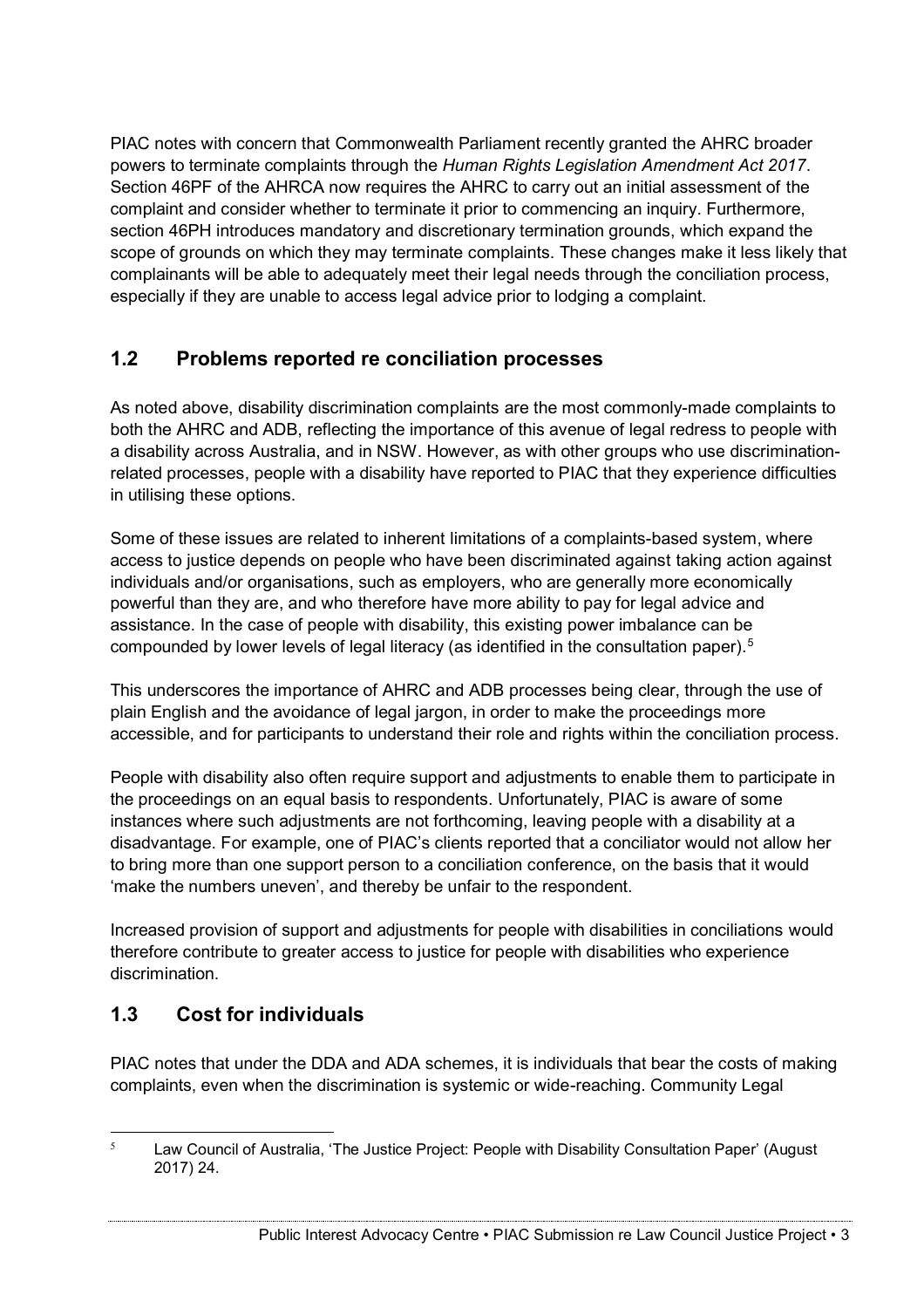Centres such as PIAC receive far more requests from clients than we have capacity to assist, and grants of legal aid are rarely available for disability discrimination complaints.

The costs involved in successfully pursuing discrimination complaints may involve the cost of legal representation, the cost of providing expert evidence to substantiate complaints, and court costs, including the risk of paying the costs of the other party should a Federal Court application be unsuccessful. While cost-capping orders are technically available in the Federal Courts, such caps are rarely awarded, and may still leave individuals thousands of dollars out of pocket.

## **1.4 Failure to monitor compliance with disability standards**

The DDA is supplemented by a series of Disability Standards that provide more detail on rights and responsibilities for people with a disability. Disability Standards have so far been developed and are binding in relation to public transport, education, and access to premises.

Standards are regulations set by the Attorney-General under the DDA, and a breach of the Standards is also a breach of the DDA. However, while a goal of the Standards is to assist persons and organisations to understand their rights and comply with their responsibilities under the DDA, compliance with the standards, including by public sector agencies, is weak, and it remains up to individuals to complain about persistent breaches of the standards.

For example, the *Disability Standards for Accessible Public Transport 2002* (Standards) were developed to enable public transport operators and providers to remove discrimination from public transport services. Part 27.1 of the Standards provides that 'General information about transport services must be accessible to all passengers'. Part 27.4 of the Standards provides that 'All passengers must be given the same level of access to information on their whereabouts during a public transport journey'. According to Schedule 1 of the Standards, for travel on buses, Transport for NSW was required to achieve full compliance with these standards by 31 December 2007. With respect to bus stops, Transport for NSW was required to have achieved 55% compliance by 31 December 2012, and will be required to achieve 90% compliance by 31 December 2017. In spite of these requirements, the majority of buses and bus-stops in NSW are practically inaccessible to people with vision-related disabilities.

## **1.5 Exclusion from serving as jurors**

Article 13 of CRPD provides that 'State Parties shall ensure effective access to justice for persons with disabilities on an equal basis with others…in order to facilitate their effective role as direct and indirect participants, including as witnesses, in all legal proceedings…'<sup>6</sup>

The *National Disability Strategy* outlined that an area for future action was to

Ensure people with disability have every opportunity to be active participants in the civic life of the community—as jurors, board members and elected representatives.<sup>7</sup>

 <sup>6</sup> *UN Convention on the Rights of Persons with Disabilities,* Article 13*.* 

<sup>7</sup> *National Disability Strategy 2010 – 2020,* at 41.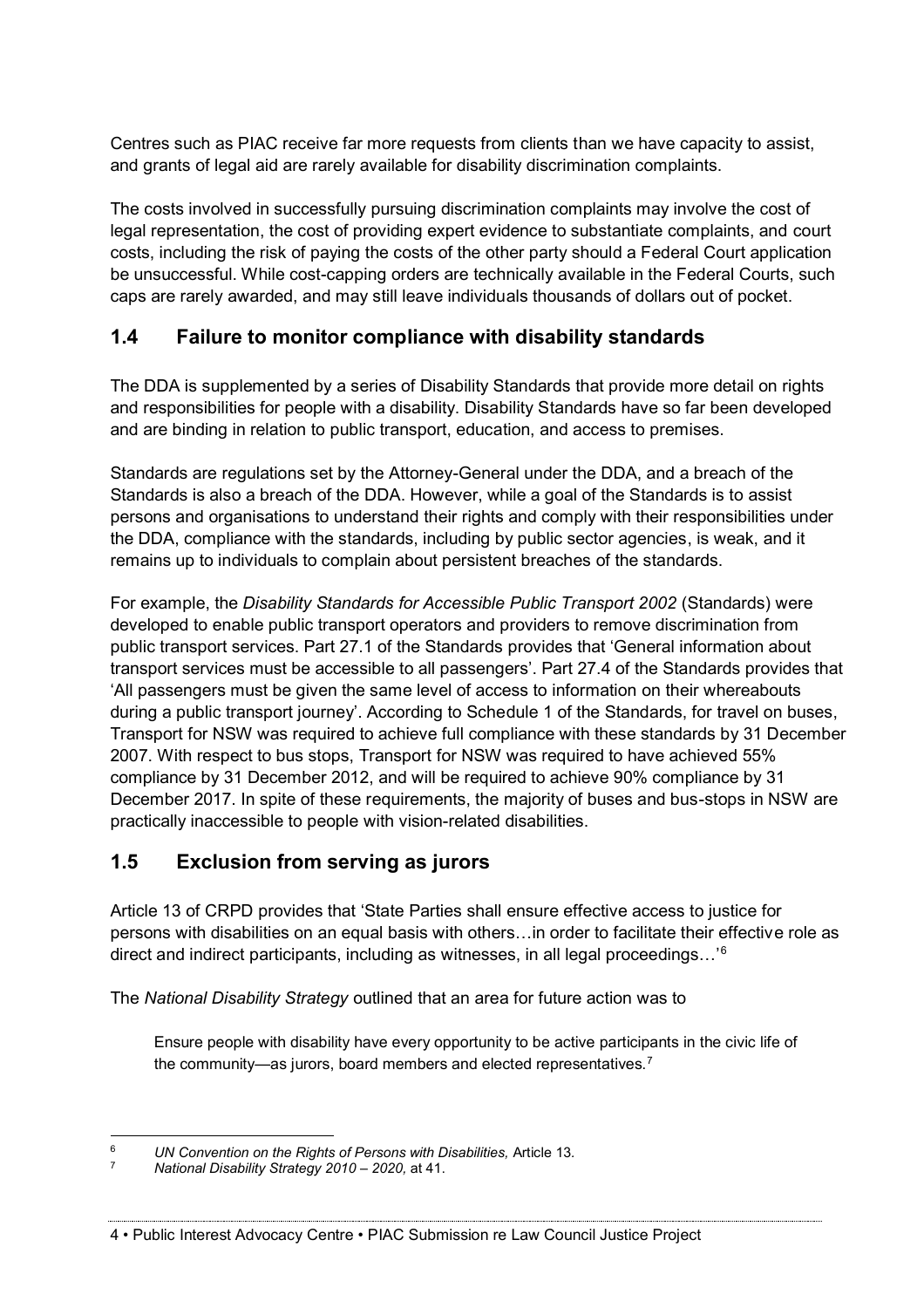The provisions relating to eligibility of jurors varies across Australia. However, people who are deaf or blind are often excluded from jury service as the presence of an interpreter in the jury room would not comply with relevant jury legislation.

In 2006, the NSW Law Reform Commission (NSW LRC) report, *Blind or deaf jurors*<sup>8</sup> recommended that the *Jury Act 1977* (NSW) be amended 'to reflect that people who are blind or deaf should be qualified to serve on juries, and not be prevented from doing so on the basis of that physical disability alone'.<sup>9</sup>

The NSW LRC recommended that the *Jury Act 1977* (NSW) be amended to reflect that:

- People who are blind or deaf should have the right to claim exemption from jury service;
- The Court should have power to stand aside a blind or deaf person summoned for jury duty if it appears to the Court that, notwithstanding the provision of reasonable adjustments, the person is unable to discharge the duties of a juror in the circumstances of the trial for which that person is summoned. This power should be exercisable on the Court's own motion or on application by the Sheriff;
- Interpreters and stenographers allowed by the trial judge to assist the deaf or blind juror should swear an oath faithfully to interpret or transcribe the proceedings or jury deliberations, and should be permitted in the jury room during deliberations without breaching jury secrecy principles, so long as they are subject to and comply with requirements pertaining to the secrecy of jury deliberations;
- Offences be created, in similar terms to those arising under s 68A and 68B of the Act, in relation to the soliciting by third parties of interpreters or stenographers for the provision of information about the jury deliberations, and in relation to the disclosure of information by such interpreters or stenographers about the jury deliberations.<sup>10</sup>

The NSW LRC also recommended that

- The Sheriff should develop quidelines for the provision of reasonable adjustments, including sign language interpreters and other aids for use by deaf or blind jurors during the trial and deliberation.
- A blind or deaf person receiving a notice of inclusion on the jury roll or a jury summons should be required to complete a form either claiming exemption from jury duty or notifying the Sheriff of the reasonable adjustments required by that person to participate as a juror.
- All relevant personnel, including judicial officers and court staff, should be given the opportunity to participate in professional awareness activities that focus on practical measures to facilitate the inclusion of blind or deaf persons as jurors. The Judicial Commission should develop supporting materials and procedural guidelines as part of this process.11

In October 2016, the need for state-based legislative change to enable people with disability to participate as jurors was highlighted through the case of *Lyons v State of Queensland* [2016] HCA

 <sup>8</sup> NSW Law Reform Commission, *Blind or deaf jurors,* Report 114 (September 2006), available at http://www.lawreform.justice.nsw.gov.au/Documents/Publications/Reports/Report-114.pdf (accessed 13 February 2017).<br><sup>9</sup> Ibid, at ix.<br><sup>10</sup> Ibid, at ix.

 $10$  Ibid, at ix.

Ibid, at x.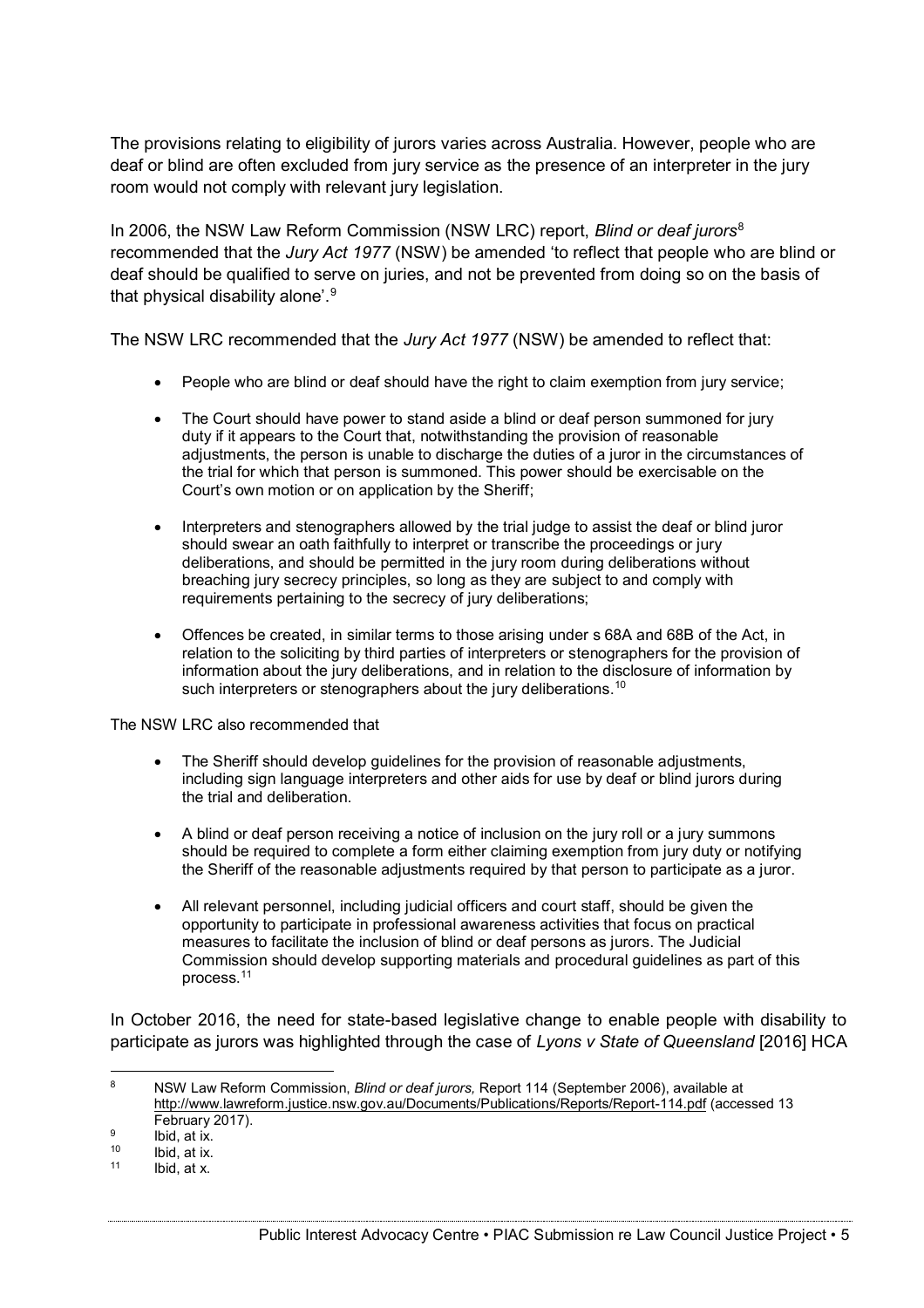38.12 In this case, the appellant, Ms Lyons, was a profoundly deaf person who had been excluded from jury service because she required the services of an Auslan interpreter. Ms Lyons alleged that this constituted unlawful discrimination contrary to the *Anti-Discrimination Act 1991* (QLD) by the State of Queensland.

However, the Court held that, absent specific legislative provision, Queensland law did not permit an Auslan interpreter to be present during jury deliberations, and that the appellant was therefore not qualified to serve as a juror and the Deputy Registrar was required to exclude her from the jury panel.

Each state and territory jurisdiction's relevant jury legislation differs in the specific provisions regarding eligibility of jurors. This indicates the need for harmonised legislative change across Australia.

At a federal level, the Australian Law Reform Commission recommended in August 2014 (at Recommendations 7-12 to 7-15) that the *Federal Court of Australia Act 1976* (Cth) be amended to provide that:

- a person is qualified to serve on a jury if the person can be supported to understand retain, use and weigh information and communicate the person's decisions to the other members of the jury and to the court;
- the trial judge may order that a communication assistant be allowed to assist a juror to understand the proceedings and jury deliberations;
- a communication assistant be required to swear an oath or affirm to faithfully communicate the proceedings or jury deliberations; and
- a communication assistant be permitted in the jury room during deliberations without breaching jury secrecy principles.<sup>13</sup>

<sup>&</sup>lt;sup>12</sup> *Lyons v State of Queensland* [2016] HCA 38 available at *Lyons v State of Queensland* [2016] LCA 38 available at *attor/leresources.hcourt.gov.au/downloadPdf/2016/HCA/38* (accessed 13 February 2017).

http://eresources.hcommunity.com/2016/http://eresources.hcourt.gov.au/download-<br><sup>13</sup> ALRC, *Equality, Disability and Capacity in Commonwealth Laws*, above n 97, at 19 [\(](http://eresources.hcourt.gov.au/downloadPdf/2016/HCA/38)Recommendation 7-13) – (Recommendation 7-15).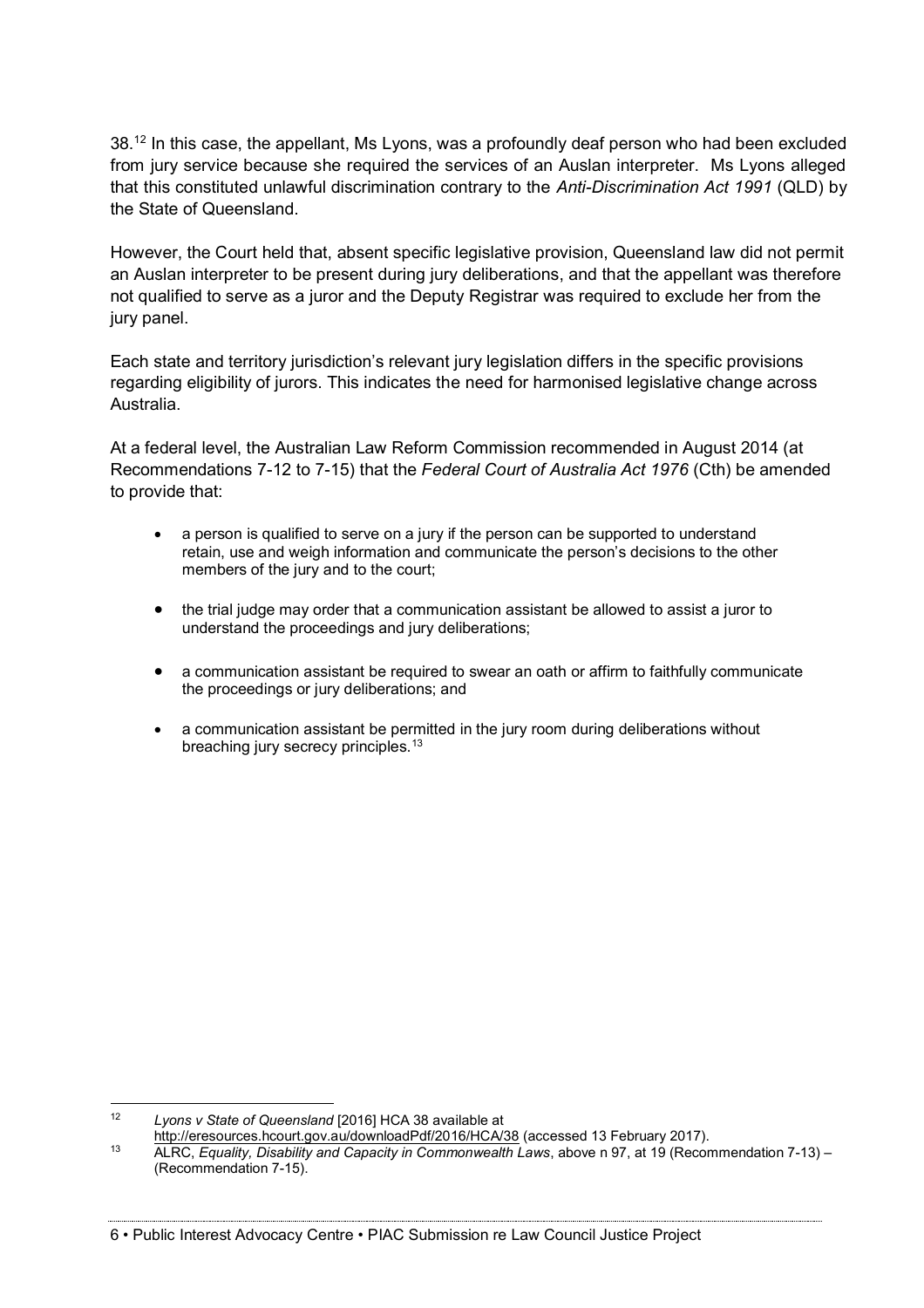# **2. Homeless Persons**

In 2004, PIAC established the Homeless Persons' Legal Service (HPLS). Since that time, HPLS has provided legal assistance to more than 5,900 people who are homeless or at risk of homelessness, on over 11,000 occasions. HPLS provides free legal advice at 15 legal advice clinics based at homelessness services and welfare agencies throughout inner Sydney, outer western Sydney and the Hunter.

In 2016, HPLS helped over 759 people with a range of civil and criminal law matters. Of these, at least 25 per cent displayed some form of mental illness or self-identified as having a mental illness.

## **2.1 Law that obstruct access to justice for people who experience homelessness**

The nature of homelessness is such that the law has a disproportionate impact on those who experience homelessness. In many cases the operation of the law may directly contribute to a person becoming homeless (e.g. the operation of social security eligibility laws regarding eligibility and tenancy law). In other situations, the law may operate in a manner that reinforces a person's homelessness or presents as a barrier for that person to exit homelessness (e.g. public space laws, fines). Several of these are referred to in the Consultation Paper. Further details are provided below.

## **2.1.1 Public space laws and minor criminal offences**

Minor criminal offences and public space/public order offences contribute to homelessness as they often introduce homeless individuals to the criminal justice system.<sup>14</sup> These offences include petty theft, public nuisance, offensive behaviour, drinking alcohol in public, public drunkenness, public urination, failure to follow a direction of a police officer and begging. Several of these offences criminalise behaviours in public places which would not be offences if undertaken within a person's home.<sup>15</sup> Offences such as begging essentially criminalise behaviour that is a product of desperate poverty. In NSW, begging is an offence under the following legislative instruments:

- *Major Events Act 2009* (NSW) s 41(1)(f) and (g);
- *Centennial Park and Moore Park Trust Regulations 2009* (NSW) reg 13(1)(a);
- *Parramatta Park Trust Regulation 2012* (NSW) reg 10(1)(a);
- *Royal Botanic Gardens and Domain Trust Regulation 2013* (NSW) reg 55; and
- *Sydney Olympic Park Authority Regulation 2012* (NSW) regs 4(k) and (l).

In NSW, several pieces of legislation enable police officers to require people to 'move on' if they are identified as engaging in inappropriate behaviour or making people feel unsafe, or obstructing people or traffic (*Law Enforcement (Powers and Responsibilities) Act 2002*, s 197). Such public order requirements are enforced through 'warnings, directions to move on, fines and in some

<sup>14</sup> Walsh, Tamara (2011), 'Legal Conceptions of 'Home' and 'Homelessness'', Chapter One in *Homelessness and the Law*, Federation Press, 2011, 21.

<sup>15</sup> Goldie, C. (2006), 'Criminalising people in Public Space in Australia and Canada', 19(1) *Parity* 43–5.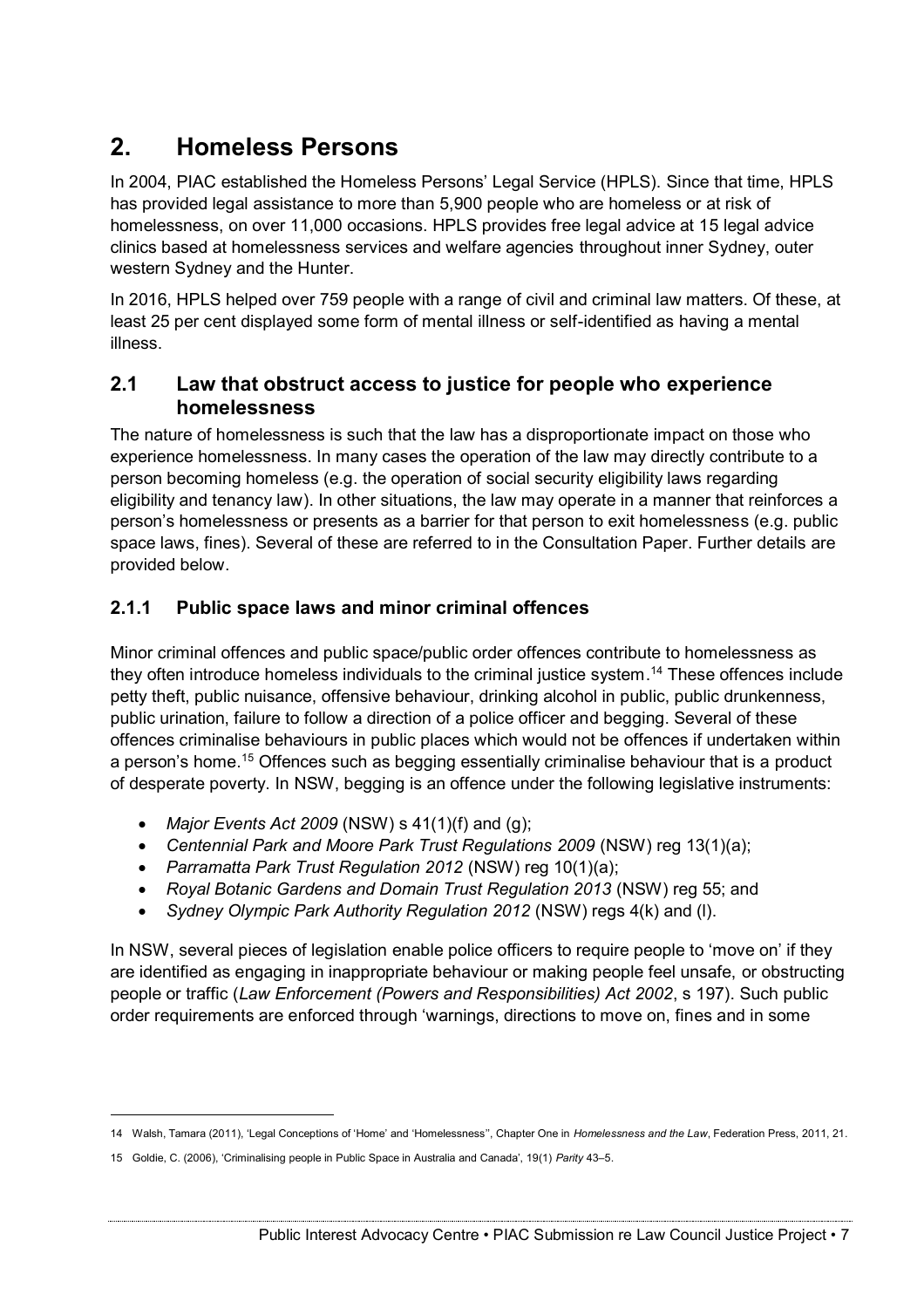cases detention', although it has been argued that there is little evidence to indicate that such legislation actually contributes to reduced crime or increased safety.<sup>16</sup>

The *Sydney Public Reserves (Public Safety) Act 2017* was rushed through the NSW Parliament in August 2017 to address the encampment of homeless people in Martin Place. This has expanded police powers to remove homeless people from Martin Place, and potentially other declared public reserve spaces in the City of Sydney.

The consequence for homeless people of infringements issued for 'moving on' or other public nuisance activities is the accumulation of significant debt in the form of fines and infringement notices. In NSW, this can result in the loss of driving licenses and vehicle registration, thus limiting access to work, education and training. For people experiencing homelessness, fines, penalty notices and infringement notices are some of the most commonly reported legal problems to PIAC's HPLS, with people commonly having accumulated debts of several thousands of dollars from 'on the spot' fines or infringements for public nuisance, public transport, or parking fines when sleeping in vehicles.

In 2008, the NSW Government recognised the difficulty faced by people who are homeless or in difficult financial circumstances in relation to fines and penalty notices, and introduced reforms to the administration and enforcement of court fines and penalty notices, particularly for vulnerable groups of people (*Fines Further Amendment Act 2008*). These reforms are outlined below.

## **2.1.2 Social security law**

Social security law can operate in ways that can both place a person at high risk of homelessness and also perpetuate homelessness. Australia's social security system places a strong emphasis on 'mutual obligation' which requires recipients of many government social security payments to undertake activities such as job search, retraining, engaging in community work or undertaking carer roles. A failure to undertake any required activities that may be detailed in an 'activity test agreement' can result in payments being suspended for a period of time. During this period, an individual will be without any income, leaving them vulnerable to losing accommodation, or unable to exit homelessness. 17

For people who are homeless, fulfilling requirements under an 'activity test agreement' can be particularly difficult, given that for many people who are homeless they are also dealing with difficulties such as mental illness or addictions. In addition, the lack of stable accommodation presents a particular challenge as it will mean a high likelihood of the person failing to receive correspondence from Centrelink or their Job Network provider, which may result in them failing to adhere to particular requirements in their activity test agreement. According to Walsh, people experiencing homelessness are more likely than other payment recipients to commit participation failures. 18

 <sup>16</sup> Goldie, C, 2003, 'Rights versus welfare: fostering community and legal activism in support of people facing homelessness', 28(3) *Alternative Law Journal* 132–5.

<sup>17</sup> Walsh, Tamara (2011), 'Legal Conceptions of 'Home' and 'Homelessness'', Chapter One in *Homelessness and the Law*, Federation Press, 2011, 21.

<sup>18</sup> Ibid 107.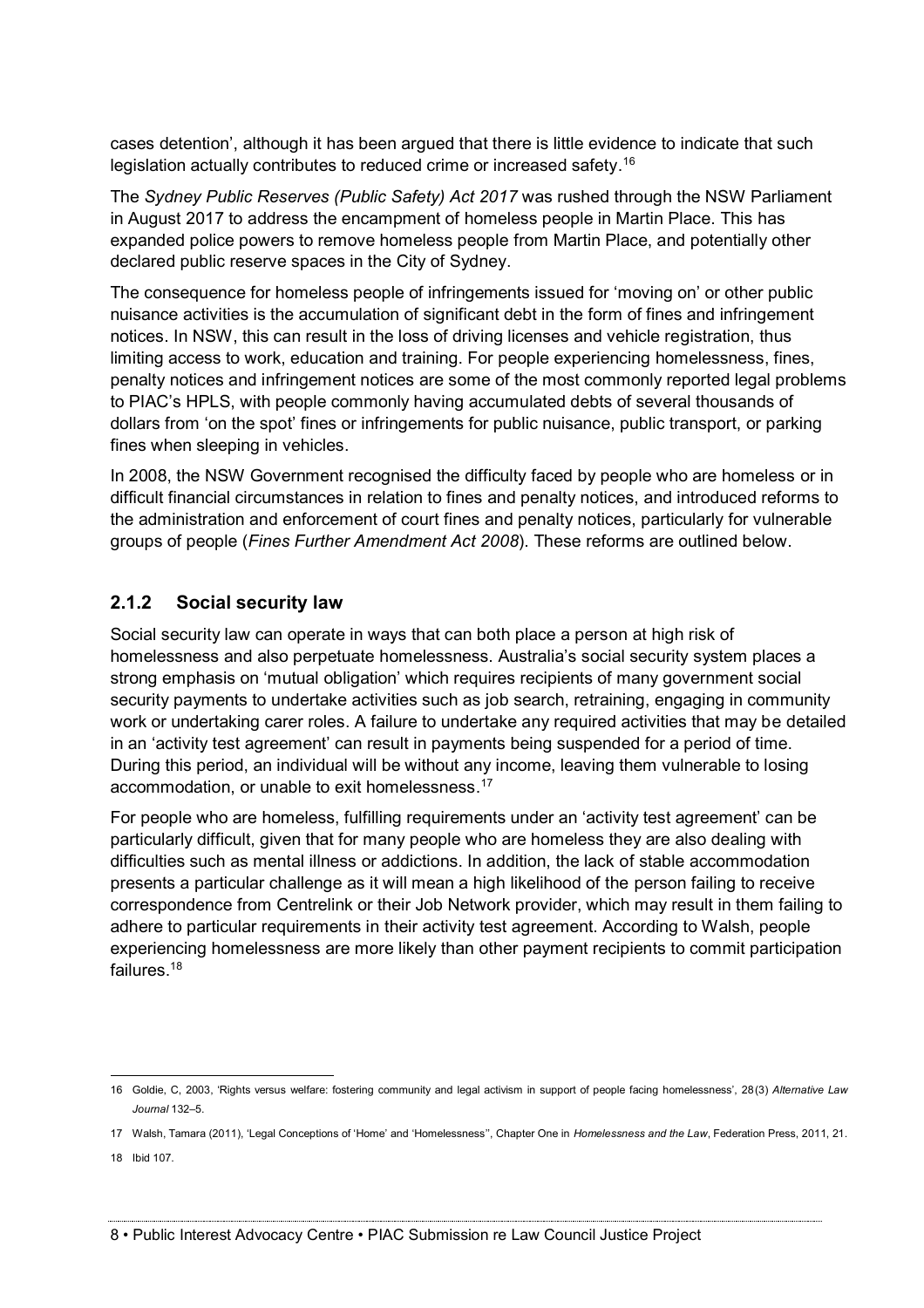## **2.1.3 Housing and Tenancy law**

There are many ways in which tenancy and housing law can result in a person becoming homeless. Tenancy terminations and evictions, being listed in a tenancy database, and inadequate protections in particular types of accommodation such as boarding houses, rooming houses and caravan parks can all operate to place a person at risk of homelessness.

According to Walsh, eviction is one of the most common precipitating events that lead to homelessness.<sup>19</sup> For many people facing eviction, the landlord may be acting with appropriate cause, such as unpaid rent or damage to property. In the case of unpaid rent, there may be opportunity to repay outstanding rent arrears in order to avoid eviction. However, in NSW, as in most States and Territories, landlords have the power to terminate a periodic tenancy without grounds or reason (*Residential Tenancies Act 2010* (NSW), s 85). In some circumstances landlords exercise this power in a manner that is unreasonable or may use it as a retaliatory measure where tenants have made complaints.<sup>20</sup>

For people seeking to rent accommodation through a private landlord or a real estate agent, their previous history of renting properties may be included on a residential tenancy database. These are electronic databases established by private companies which includes information provided by real estate agents regarding tenants' rental history. This information is shared with subscribed real estate agents to enable them to assess prospective tenants. In some cases, the information contained on a database in respect of a particular tenant may refer to a situation where the tenant was in dispute with a landlord even though the situation has since resolved, or where the tenant was taking action to enforce her/his rights. Gaining access to the information on a database for a particular tenant, or correcting information that is not accurate, can be extremely difficult. However, the information can seriously affect the ability of a prospective tenant to secure stable accommodation, placing them at risk of homelessness.<sup>21</sup>

## **2.1.4 Domestic violence, women and children, and immigration**

Domestic and family violence is one of the main reasons why women and children in Australia become homeless.<sup>22</sup> In 2014-15, 20.1 per cent of people seeking assistance from specialist homelessness services in NSW did so for reasons relating to domestic or family violence.<sup>23</sup> There is considerable evidence that for many women who experience domestic violence, there is also associated relationship breakdown, family law disputes, serious debt and financial crisis, and tenancy and housing difficulties. This combination of legal problems place women at high risk of housing crisis and homelessness. In addition, many women who experience domestic violence experience trauma that manifests in anxiety and depression, low confidence, despondency and disempowerment.

 <sup>19</sup> Ibid 65.

<sup>20</sup> Ibid 66.

<sup>21</sup> Ibid 67-68.

<sup>22</sup> Australian Housing and Urban Research Institute (AHURI) (2011), *Homelessness prevention for women and children who have experienced domestic and family violence: innovations in policy and practice*, AHURI Positioning Paper No. 140, June 2011.

<sup>23</sup> Australian Institute of Health and Welfare (AIHW) 2015, *Specialist homelessness services report 2014-2015*, Table NSW CLIENTS.14: Clients, by main reasons for seeking assistance, 2014–15, adjusted for non-response.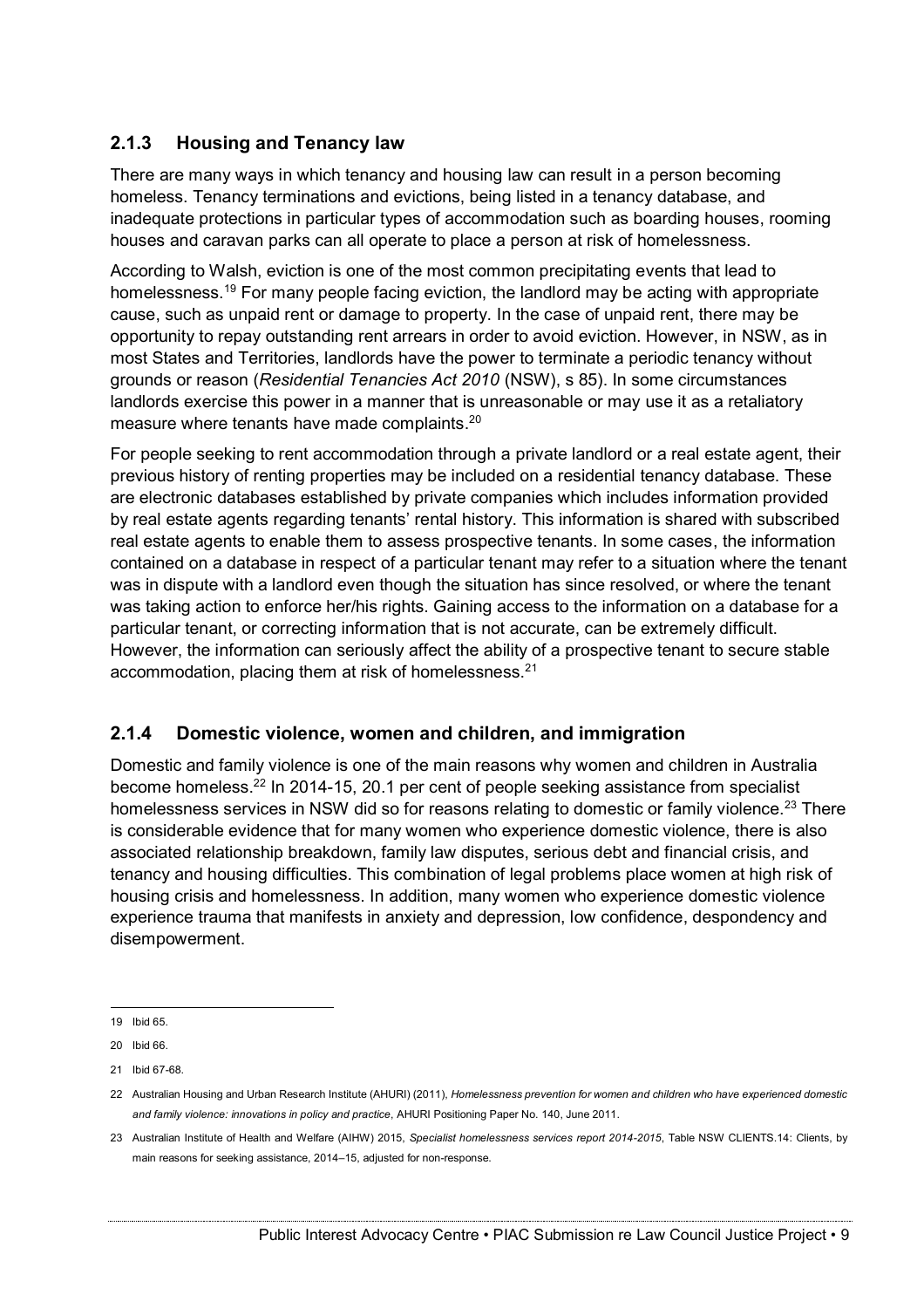A particularly complex scenario that requires specialist advice arises when there is an intersection between violence and abuse, the risk of homelessness and immigration visa requirements. While a range of services and resources are provided to women and children experiencing violence, some benefit payments may depend on visa status. More importantly, depending on the category of her visa and her circumstances, a woman who ceases to reside with her partner may no longer meet the conditions of her visa and may therefore become liable for deportation.

For women who arrive with partners on a Temporary Protection Visa or a Section 457 Temporary Visa, or as a future spouse on a Prospective Marriage Visa (Subclass 300), the status of the relationship is essential to her ability to stay in Australia. Women in these situations who are forced to separate due to domestic violence face severe disadvantage including extreme poverty and significant barriers to accessing entitlements. These women, together with their children, are at high risk of homelessness and often feel forced to endure their domestic abuse out of fear of becoming homeless.

*TR arrived in Australia with her husband on a Temporary Protection Visa. Soon after they settled in rural New South Wales she became pregnant. After the birth of her son, her husband developed a serious gambling problem and accrued significant debts. He became violent and abusive. After she sought help from the local police she was given assistance to relocate with her son to a women's refuge in Sydney. However, because she does not have her own visa as she arrived on her husband's visa, she is unable to receive any Centrelink social security payments, or able to access Medicare for either herself or her child.*

- *PIAC Women's Consumer Consultation Participant*

## **2.2 Incidence of legal problems for people who are homeless or at risk of homelessness – the phenomenon of 'clustering'**

Between 2010 and 2016, PIAC's HPLS provided assistance to 3,874 people who were experiencing homelessness or at risk of homelessness. Of these:

- 661 people sought assistance for credit and debt problems, 45 per cent of whom had more than one legal problem;
- 789 people sought assistance for tenancy problems, 33 per cent of whom had more than one legal problem;
- 120 people sought assistance for both tenancy and credit and debt problems during this period.

It is estimated that at least 25 per cent of the people who sought assistance from HPLS clinics for assistance with their credit/debt or tenancy legal issues have some form of mental illness. As service users may be reluctant to disclose this information to HPLS, this figure is almost certainly a significant underestimation of the incidence of mental illness amongst HPLS service users.

The casework statistics of PIAC's HPLS indicate that for homeless people, the so-called 'everyday legal problems' of credit, debt, tenancy and money-related problems are often experienced in clusters, making the need for early intervention in the form of legal advice and advocacy critical for their resolution.

PIAC notes that research into legal needs in Australia and the UK indicates that for many people, these so-called "everyday" legal problems are often experienced in clusters, and tend to remain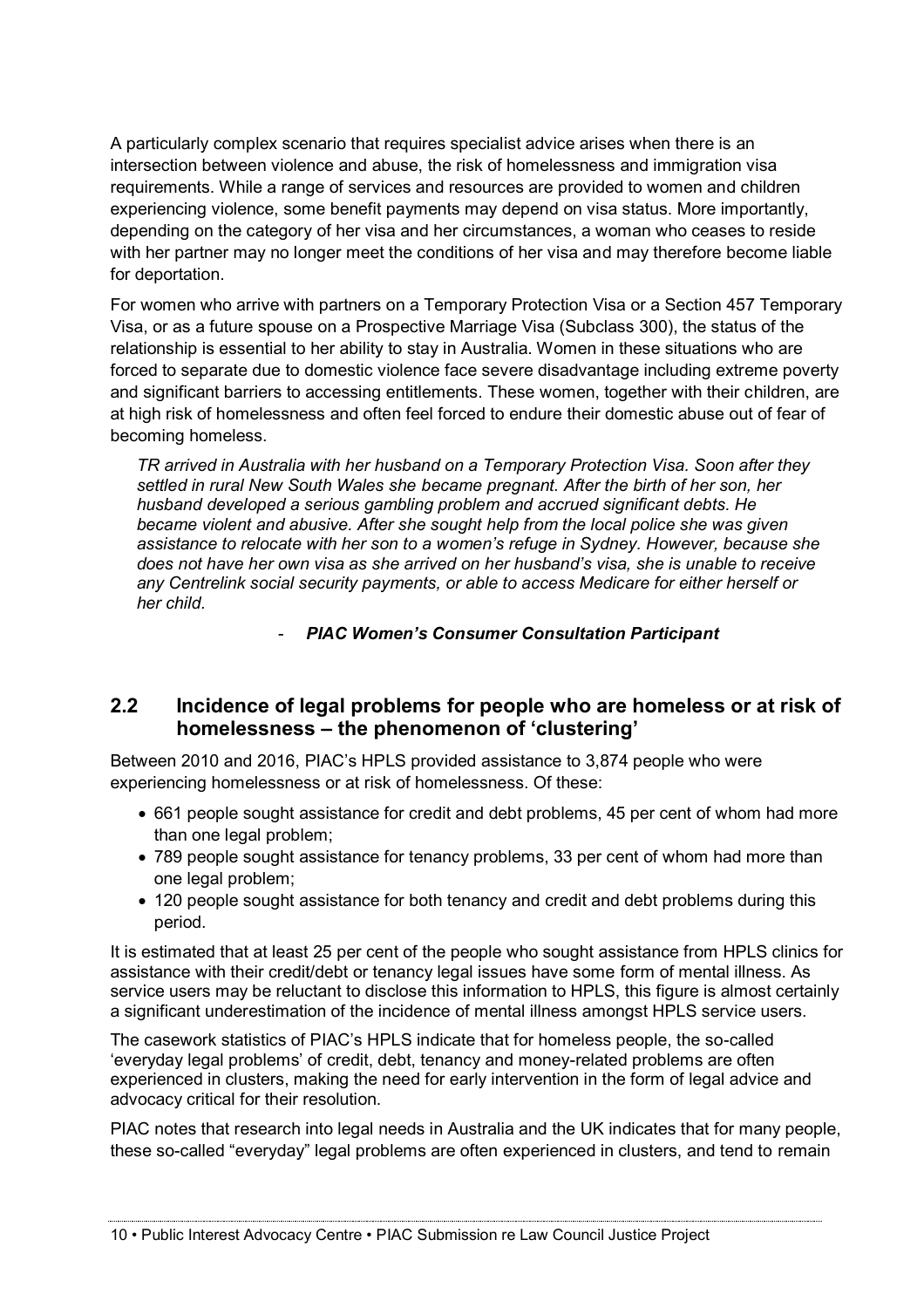unresolved without access to early legal assistance or advice or financial counselling advocacy. Results from quantitative legal needs surveys conducted in the United Kingdom and Australia suggest that debt-related legal problems are one of the most commonly experienced legal problems in the community, and the nature in which consumer experience multiple debt and tenancy problems together, combined with other legal problems, indicate significant complexity for the individuals involved.<sup>24</sup>

These problems are more likely to be experienced by individuals who are socially/economically disadvantaged, including lone parents, people with a disability, people in disadvantaged housing, people on low incomes, and people with lower levels of education.<sup>25</sup> The studies also indicate that debt-related legal problems are often not experienced in isolation, but cluster with other types of legal problems, and particularly other debt and housing problems.<sup>26</sup> According to Pleasence, each time a person experiences a legal problem, including debt-related problems, their vulnerability to experiencing further problems increases.<sup>27</sup> There is also evidence to suggest that people who seek some form of advice for their money-related problems are more likely to succeed in resolving these matters without having court proceedings issued against them.<sup>28</sup>

In research undertaken by the Victorian Department of Justice in 2007 with 90 adult clients of financial counselors, a total of 91 per cent of participants reported having multiple debts. This included:

- 57 per cent of participants reported experiencing five or more debts.
- 79 per cent of participants reporting that they had at least one credit card debt, with 53 per cent of participants reporting multiple credit card debts and 53 per cent reporting having at least one utility/telco bill related debt.

Of the 451 civil consumer debts that participants reported, 63 per cent were for amounts of less than \$5,000. Over 80 per cent of participants reported at least two indicators of socio-economic disadvantage. This accounted for over 86 per cent of the reported debts.<sup>29</sup>

## **2.3 Multiple everyday problems require personal advocacy**

In addition to the evidence that tenancy and minor debt problems often cluster together, particularly for people who experience social and/or economic disadvantages, there is significant evidence about the value of advocacy assistance in debt and tenancy matters. Where advocacy assistance can be provided, individuals are more likely to have the matter resolved, and more

- 25 Pleasence et al, 2004, above n 24, 25-27; Coumarelos et al, 2006, above n 24, 84, 300; Coumarelos et al, 2012, above n 24, 71-72.
- 26 Coumarelos et al, 2006, above n 24, 75-78; Pleasence at al, 2004, above n 24, 35, 40-42; Coumarelos et al, 2012, above n 24, 63-65, 86-89.
- 27 Pleasence et al, 2004, above n 24, 107.
- 28 Genn, 1999, above n 24, 124-125, 161.

 <sup>24</sup> Genn, Hazel (1999), *Paths to Justice – What people do and think about going to law*, Hart Publishing, Oxford, 1999; Pleasence, Pascoe, Buck, Alexy, Balmer, Nigel, O'Grady, Aoife, Genn, Hazel and Smith, Marisol (2004), *Causes of Action: Civil Law and Social Justice*, The Final Report of the First LSRC Survey of Justiciable Problems, Legal Services Commission, United Kingdom, 2004; Coumarelos, C, Zhigang, Wei, and Zhou, Albert (2006), *Justice Made to Measure – NSW Legal Needs Survey in Disadvantaged Areas, Access to Justice and Legal Needs*, Volume 3, Law and Justice Foundation of New South Wales, March, 2006; Coumarelos, C, Macourt, D, People, J, MacDonald, HM, Wei, Z, Iriana, R & Ramsey, S (2012), *Legal Australia-Wide Survey: legal need in Australia*, Law and Justice Foundation of NSW, Sydney, 63-65, 86-87.

<sup>29</sup> Schetzer, Louis (2007), *Drowning in Debt – The experiences of people who seek assistance from financial counsellors*, Department of Justice, Victoria, December 2007, 25-29.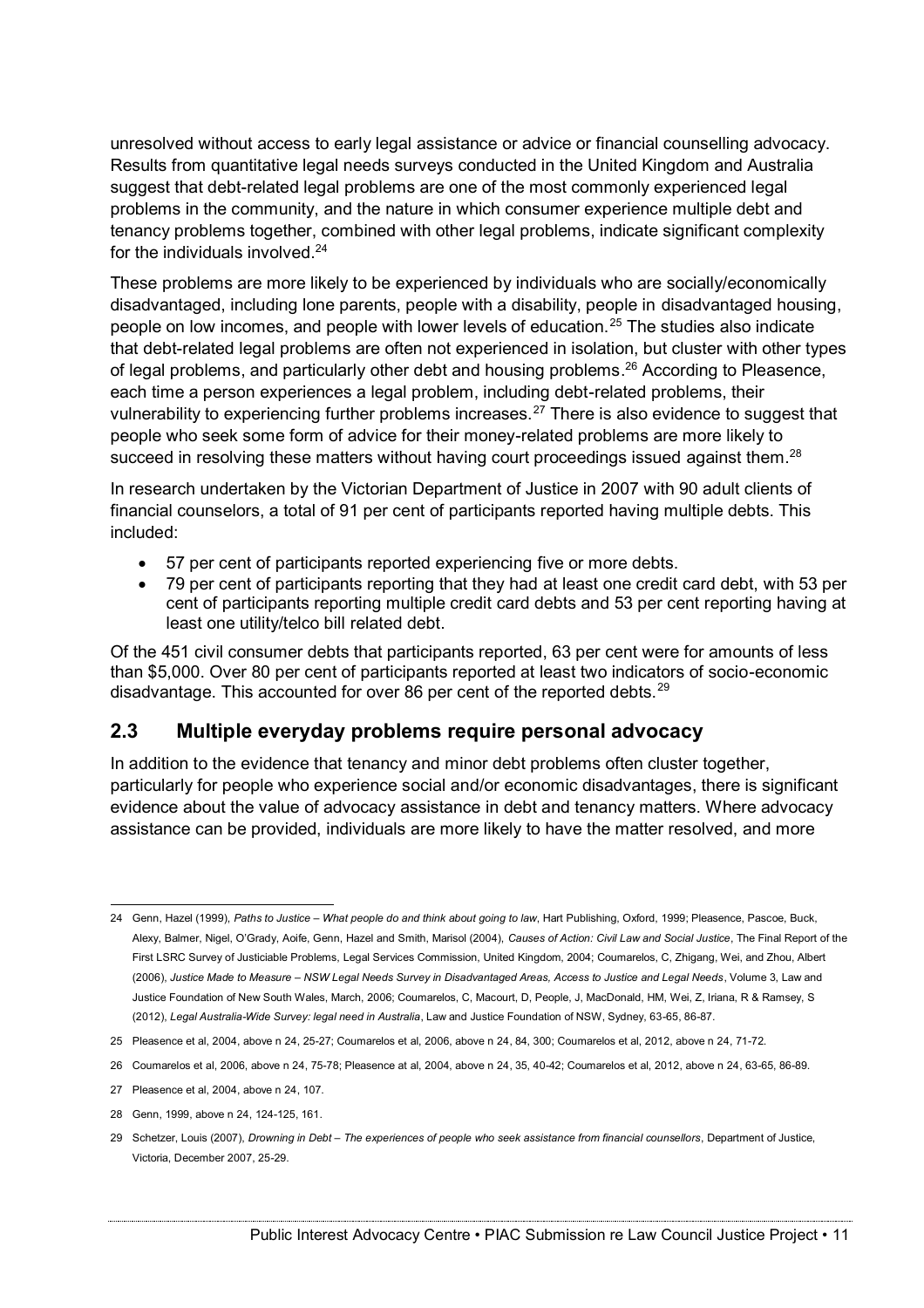likely to have the matter resolved in their favour, than if they sought to resolve their problems themselves through self-help facilities and resources.

According to a Telephone Survey of 450 Victorian Magistrates Court Consumer Default Debtors conducted in 2007, 68.1 per cent of default debtors reported that they did not seek advice or assistance to resolve their matter, and debtors in this group were more likely to resolve their matter either by recourse to full payment, applying for bankruptcy, or a payment plan that was difficult for them to meet. These participants indicated that they believed they had very few workable options available to them.30

However, for those participants that did seek external advice and assistance, the most useful assistance that was identified were lawyers or financial counsellors. They participants indicated that these assistance providers were able to access a broader range of options than those who relied on self-help remedies, including debt waiver, access to hardship arrangements and more affordable instalment arrangements. Several participants reported that a lawyer or financial counsellor was better able to negotiate a complex system, and that creditors were more likely to take their advocate seriously. $31$  This is consistent with findings from legal needs studies conducted in NSW.32 For those participants who indicated that they suffered some form of mental illness such as anxiety and depression, they reported that their lawyer or financial counsellor played a crucial role in alleviating their anxiety and empowering them not to be vulnerable to financial exploitation.33

PIAC submits that there is a particular need for specialist face-to-face legal assistance services and financial counselling services for women experiencing homelessness and people with lived experience of mental illness and homelessness. This is based on evidence obtained through HPLS casework and PIAC's consumer consultations undertaken with these groups over the last three years, which is documented below.

## **2.4 Women who experience homelessness**

It is the experience of PIAC's HPLS that women who experience family violence and are at risk of homelessness tend to experience related legal problems including family law issues, tenancy problems and credit and debt problems. Casework statistics from HPLS indicate that women made up 32 per cent of 3,874 people who sought assistance from HPLS clinics in the period 2010-2016.

However, women made up more than 35 per cent of people presenting with a credit and debt problem, and more than 40 per cent of people presenting with a tenancy problem. Notably, women made up more than 45 per cent of people presenting with both problems. These women were more likely than men to present with a credit and debt problem, a tenancy problem and a family law problem. In addition, women were more likely to present with multiple legal problems.

In 2015, PIAC decided to further explore the issue of women and homelessness, with a particular focus on the associated legal needs for those women who are in housing crisis and homelessness. This project involved undertaking in-depth consultations with 23 women who had

 <sup>30</sup> Schetzer, Louis (2008), *Courting Debt – The legal needs of people facing civil consumer debt problems*, Department of Justice, Victoria, Civil law Policy, July 2008, 92-94.

<sup>31</sup> Ibid 89-90, 92-94.

<sup>32</sup> See Coumarelos et al, 2012, above n 24, 129, 142.

<sup>33</sup> Schetzer 2008, above n 30, 91.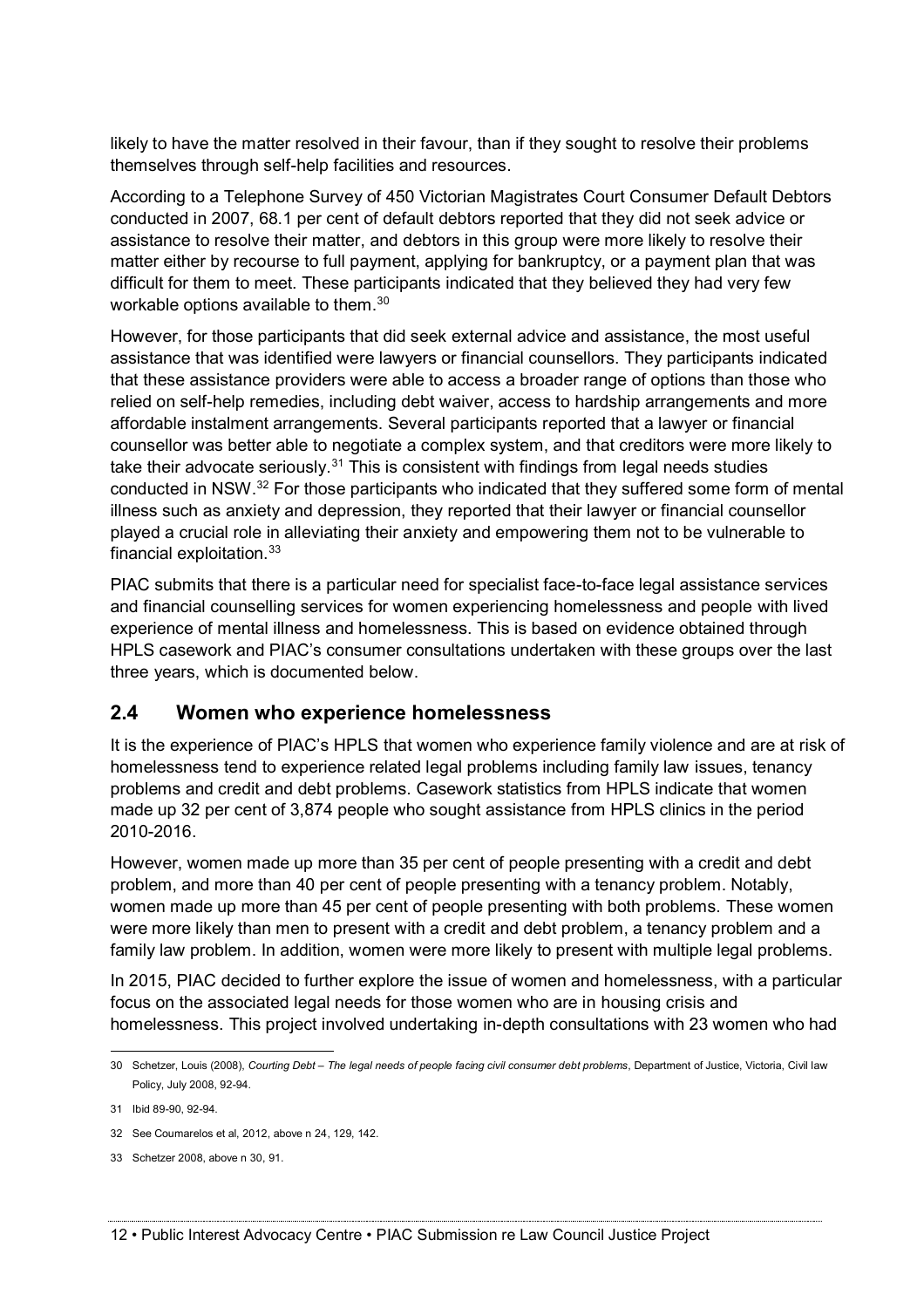recent experience of homelessness, some of whom continued to be without safe, stable accommodation.

By far the most common legal problem experienced by women who participated in this consultation was domestic violence, with 18 of the 23 women consulted reporting recent experience of domestic violence, and 12 of these women saying it was the major reason for them becoming homeless and triggering an assortment of other legal problems. This is consistent with data from the Australian Institute of Health and Welfare that indicates that domestic violence is the main reason women and children leave their homes in Australia, and the most common reason provided by women for seeking assistance from specialist homelessness services.<sup>34</sup>

17 of these women who experienced domestic violence also experienced other family law problems stemming from the breakdown of their relationship, usually involving disputes about children or matrimonial property.

Eighteen women reported that they had experienced a tenancy or housing problem in the previous two years. Fourteen of these women said that they also experienced family violence. For several women, the tenancy problem arose as a direct consequence of the domestic violence and relationship breakdown with their spouse.

*I have got a major issue with Department of Housing. I was living in Department of Housing house for about eight years, that was the house my ex-partner absolutely demolished. He did \$7,000 worth of damage, controlled my finances and did not pay the rent. It made me look like a bad tenant… Department of Housing were my biggest headache. They would not listen... I could not be a part of any domestic violence programs because they are all funded by FACS and if you are not seen as a suitable housing tenant you are not able to access any of their programs.* 

#### - *PIAC Women's Consumer Consultation Participant*

The relationship between domestic violence and housing or tenancy issues was identified and discussed in detail in the final report of the Victorian Royal Commission into Family Violence.<sup>35</sup> It has also featured in the casework of PIAC's HPLS, which has provided assistance to women who are forced out of the family home due to domestic violence, and then subsequently are held responsible for unpaid rent and damage to the unit caused by their violent ex-partner. This can make it more difficult for these women to secure social housing in the future, as they may be assessed as an "unfit tenant" due to the actions of their ex-partner.

 <sup>34</sup> AIHW 2015, above n 23.

<sup>35</sup> Royal Commission into Family Violence (RCFV) (2016), 'Financial security', Chapter Twenty-One in Volume Four, *Royal Commission into Family Violence: Report and recommendations*, Victorian Government Printer, March 2016, 113-114.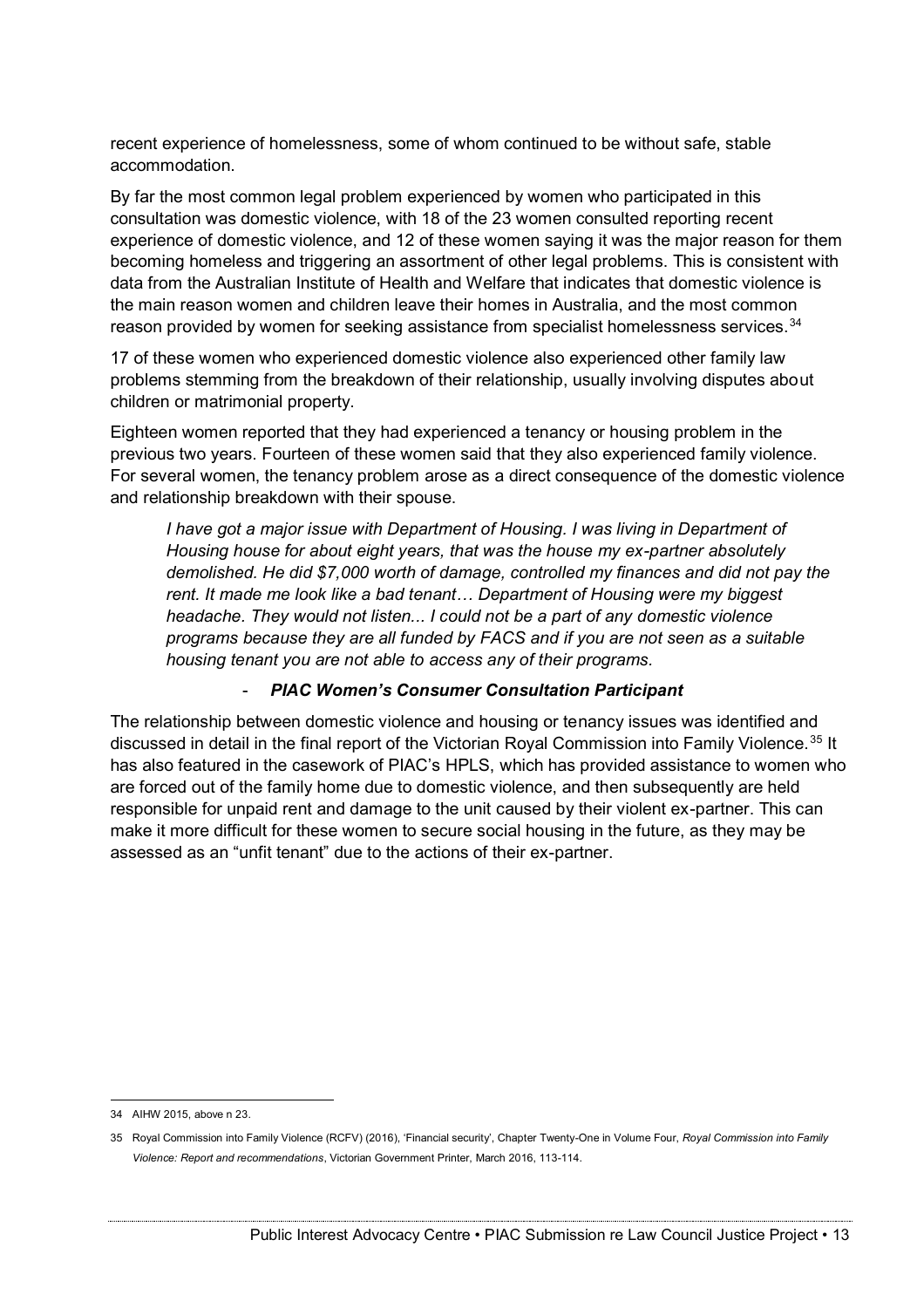#### *HPLS Case Study*

*Family violence forced R to flee to a women's refuge with her 2 year-old child. Her violent ex-partner stayed in her public housing unit. He refused to pay the rent and damaged the unit, which resulted in R being assessed as an unfit tenant, because of an outstanding rental debt of approximately \$13,000. She was unable to secure other social housing until the debt had been paid.* 

*R also had personal loan and credit card debts as a result of borrowing money to pay for crisis motel accommodation until a place in a refuge became available.*

#### *HPLS Case Study*

*S is a 41-year-old Aboriginal woman. In 2009, she lived in social housing in the Inner West with her son and daughter aged 19 and 20, and her newborn baby girl. In late 2009, due to family violence, S took her baby and moved in with relatives in Castle Hill. After she left the premises her ex-partner damaged the premises, which Housing NSW estimated to be about \$9,000 worth of damage. S was told by Housing NSW that because she was the tenant, they would be held responsible for the repair costs. S refused to pay the repair costs, as the damage was the result of criminal activity with which she had no involvement and was not even present. Housing NSW listed her as a former unsatisfactory tenant and would not accept her application for priority housing until she agreed to enter a payment plan.*

Seventeen women reported that they had experienced a problem in relation to outstanding loans or debts. Twelve of the women who experienced domestic violence also experienced legal problems relating to outstanding loans or debts. Consistent with other studies, several women reported how their ex-partner had left them with debts or bills that were in joint names or in their sole names, and for which they were now responsible. This had left them in a situation of financial crisis that presented a significant barrier for them to exit homelessness, either through the private rental market, or accessing temporary accommodation.

*For many domestic violence victims, their ex-partner leaves them with a crap load of debt and then you go into a crisis place and they expect your whole world to change in two months or three months and be out the door.*

#### - *PIAC Women's Consumer Consultation Participant*

*Because my partner put all the bills in my name. After I find out I think "Oh my God, I've got a lot of debt". Also, my partner used my phone. But the bill came out when I was in hospital.*

#### - *PIAC Women's Consumer Consultation Participant*

*I have some money problems. I don't get any money from my husband and I only have Centrelink which is not enough for me and my son, and also to pay bills.*

#### - *PIAC Women's Consumer Consultation Participant*

The co-occurrence of money and debt problems with domestic violence has also featured in PIAC's HPLS case work.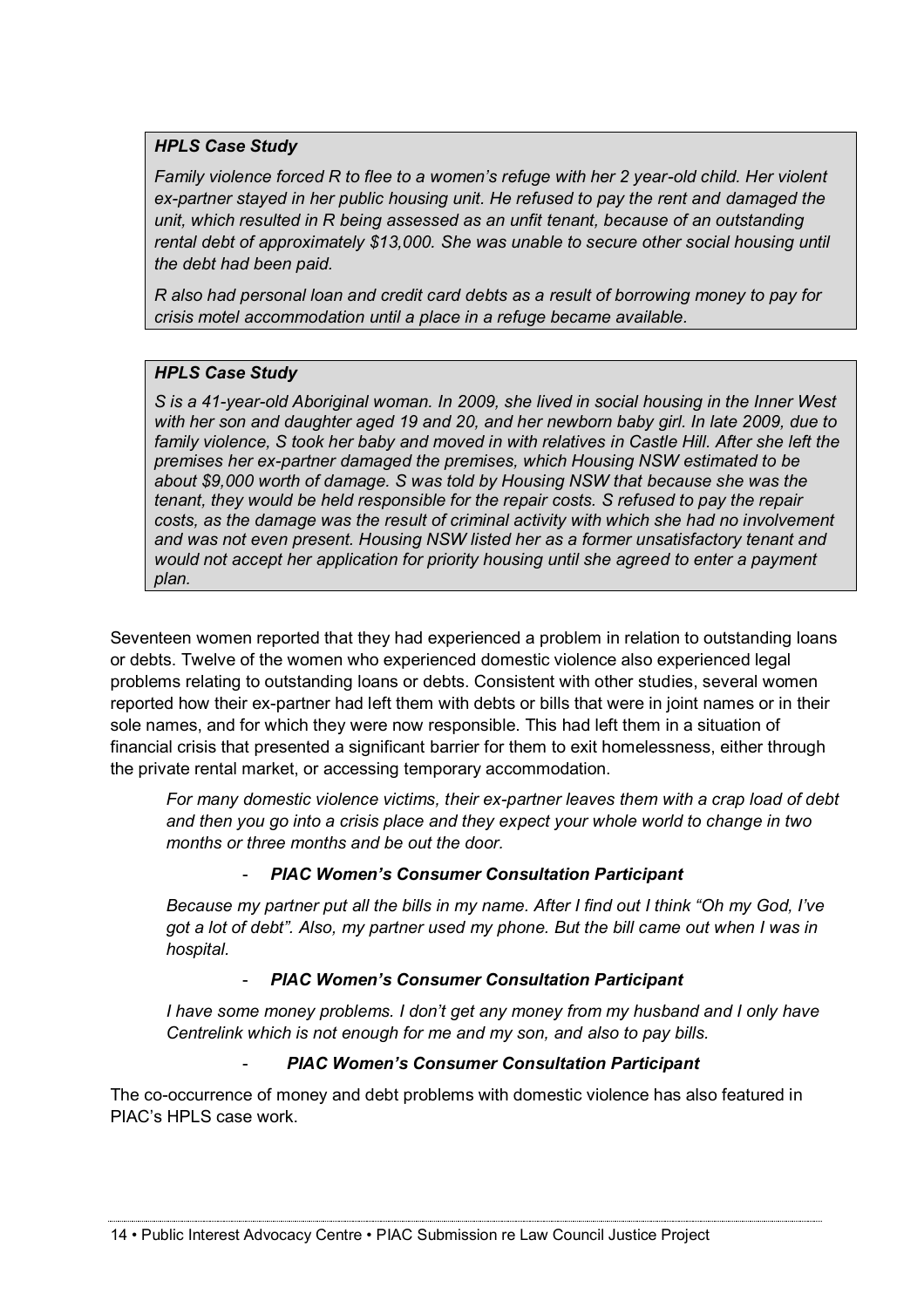#### *HPLS Case Study*

*M escaped from a violent, abusive relationship. She had significant credit card debt from a joint card with her ex-partner. She had a total debt of \$12,000, including \$6,000 from the credit card. M was assaulted by her partner and suffered significant physical and emotional. HPLS helped M apply for victim's compensation. She received an award of \$9,600 that allowed her to repay most of her debts and re-establish her life.*

#### *HPLS Case Study*

*H was facing substantial, multiple debts after ending a relationship with her abusive expartner. She had been threatened with legal action in respect of an outstanding overdraft account that was in her and her ex-partner's names. She was also facing fines for overdue DVDs that her ex-partner had borrowed, as well as several parking penalties. As she was suffering from ongoing trauma and depression following her domestic violence, she had been unable to obtain employment, and had fallen into substantial arrears with her repayments. With the assistance of HPLS lawyers, she was able to apply under hardship provisions for the overdraft debt, library fine and parking fine to be waived.*

Fourteen of these women said that they also experienced a housing or tenancy problem. The clustering of domestic violence, housing/tenancy problems and debt/money problems was a common feature amongst participants in the interviews.

*There was so many people he owed money to and I was receiving threats to say that people were going to follow me to work. That is why they moved me all the way into the city. I was getting all these messages saying they knew that I was working from my house and people were going to follow me from my house.*

#### - *PIAC Women's Consumer Consultation Participant*

*I was in the process of applying for bankruptcy. During my depression and after I was made redundant from my job, I did rake up quite a big credit card bill. Also, I had a huge battle with Telstra and I rang them every day for four months, constant complaints, and the bill has come to about \$6,000…*

#### - *PIAC Women's Consumer Consultation Participant*

The adverse effects of domestic violence on women's financial security were identified by the Australian Domestic and Family Violence Clearinghouse in 2011. Major areas of concern included debts, bills, banking and accommodation.<sup>36</sup> The negative financial impacts of violence and the incidence of money-related legal problems among victims of violence were also observed by the Victorian Women's Legal Service Stepping Stones project.<sup>37</sup>

Six women who were interviewed in this project said that their money or debt problem was the first legal issue they experienced, triggered the onset of other legal problems, and contributed to them becoming homeless.

 <sup>36</sup> Braaf, Rochelle and Meyering, Barrett (2011), *Seeking Security: Promoting women's economic wellbeing following domestic violence*, Australian Domestic and Family Violence Clearinghouse, March 2011, 6-7.

<sup>37</sup> Women's Legal Service Victoria (2015), *Stepping Stones: Legal Barriers to Economic Equality After Family Violence*, September 2015, 16.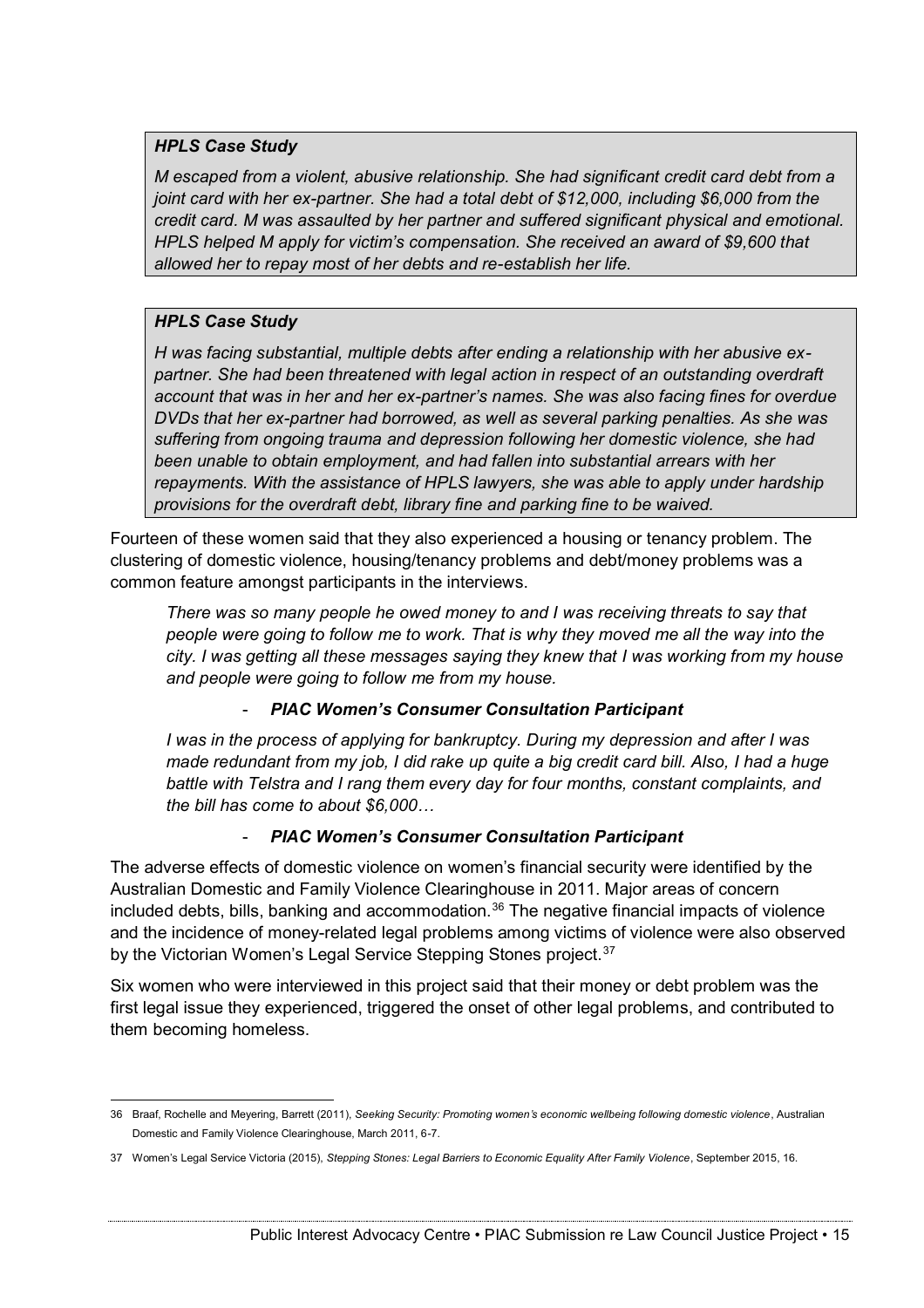Ten women experienced the combination of legal problems of domestic violence, family law problems, tenancy and housing. This was in addition to their situation of being homeless, and often combined with experiences of anxiety and depression, and the pressing demand to ensure stability and security for young children.

The experiences recounted by the women who participated in this consultation exemplify how the confluence of legal problems for women particularly in the context of family violence, serve to place women at high risk of housing crisis and homelessness. Overwhelmingly, domestic violence was the most common legal issue that places women at risk of homelessness. However, given the economically disadvantaged position of women in society, the onset of debt and financial problems is also a significant legal issue that places women at high risk of housing crisis and homelessness.

For women who enter homelessness as a result of domestic violence, there is also often deeprooted trauma that manifests in symptoms of anxiety, depression, low confidence, despondency and disempowerment. For women in these circumstances to navigate the homeless service system, identify services that can assist, and initiate applications for social housing, can be daunting, intimidating and distressing. These feelings are often amplified where children are also involved, with these women indicating the difficulties and stress associated with ensuring safety and stability for their children in a highly unstable environment.

A multitude of stresses and barriers confront women who have become homeless, particularly those who have experienced domestic violence, and those who are caring for children. One can appreciate that seeking legal assistance for the assorted legal issues arising from their experience may be considered by the woman to be a lower priority than securing stable, safe accommodation. However, as previous studies have disclosed, and as confirmed by this consultation project, the effect of related tenancy and housing legal problems and debt and financial legal problems can compound the difficulties faced by these women and make it even more difficult to secure stable, long-term accommodation.

For women in these situations, there is an enormous need for reliable, competent, committed support services.

## **2.5 People who are homeless or at risk of homelessness living with mental illness**

Of the 661 people who presented with credit and debt problems or tenancy problems at HPLS clinics between 2010 and 2016, 25 per cent volunteered information that they had a mental illness. Of those that presented with multiple credit/debt/tenancy problems, 33 per cent said that they had a mental illness. As this was information that was volunteered by the individuals themselves, it is almost certain that the actual figure of people presenting with these problems and also living with mental illness is much higher.

The incidence of credit/debt and tenancy problems for people with mental illness was identified in the 2007 Victorian study of clients of financial counsellors which found that 38 per cent of participants reported suffering from mental illness such as anxiety or depression. Most of these participants recounted how their financial problems either caused or exacerbated their stress and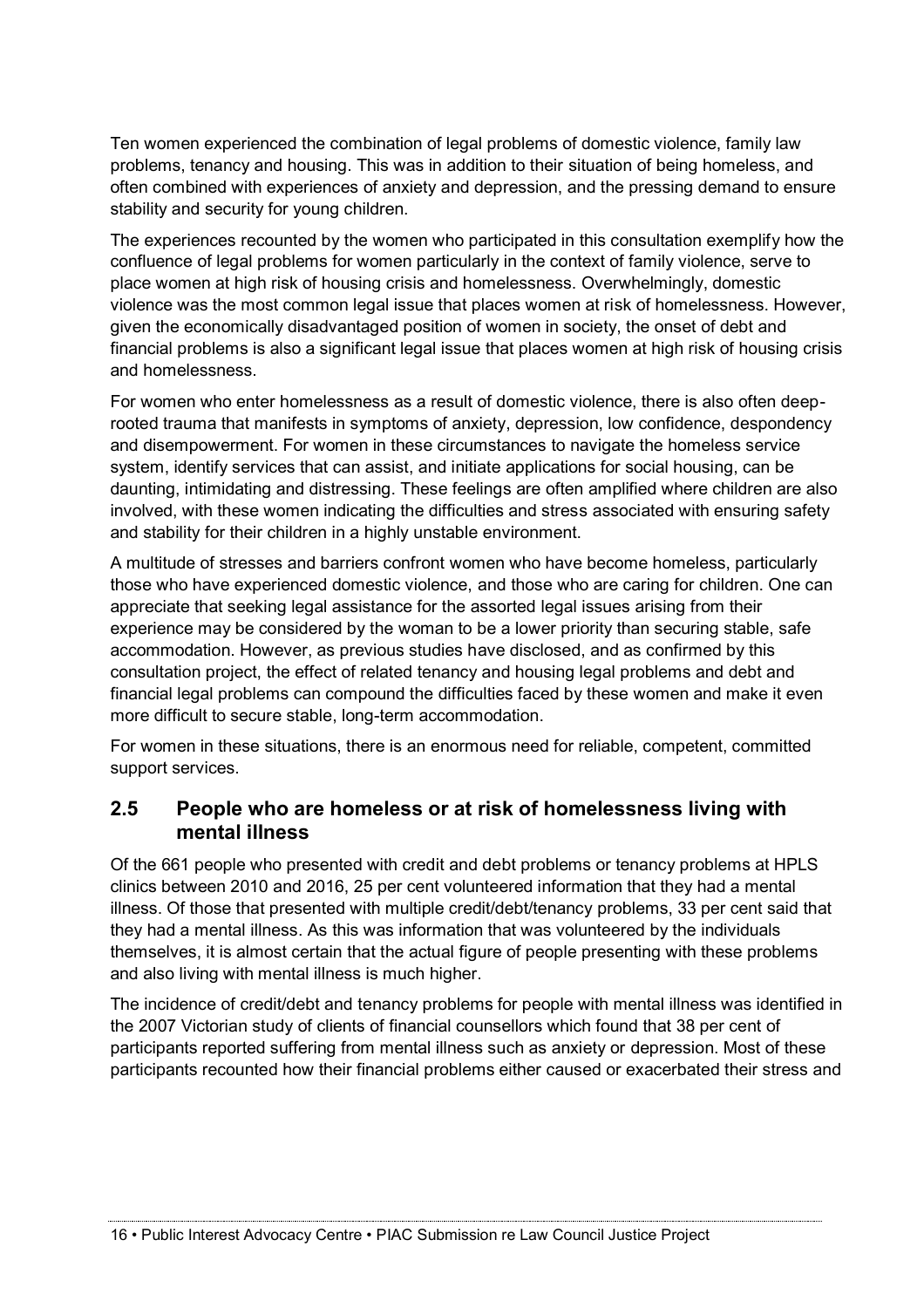anxiety, with many reporting that their anxiety and stress made them feel embarrassed and ashamed of their predicament, and reluctant to seek assistance.<sup>38</sup>

The relationship of mental illness to debt problems, both as a contributor and a symptom, was highlighted by the UK Legal Services Research Centre (LSRC) study of 176 clients of advice agencies. In that study 89 per cent of clients interviewed reported being anxious about their money problems 'most' or 'all' of the time, and the great majority of clients believed that their health had been adversely affected by their debt problems. In their analysis of the 2004 English and Welsh Civil and Social Justice Survey (CSJS) the LSRC found that 40 percent of debt problems were reported to have led to physical or stress-related ill-health, of which slightly more than half also reportedly led to GP visits. $39$  Likewise the 2006 study conducted by the UK Department for Constitutional Affairs into legal problem clusters in solicitors' and advice agencies found that many clients of debt advice agencies presented with stress, anxiety and depression related to, and being aggravated by, their debt problems.<sup>40</sup>

The Law and Justice Foundation of NSW also identified a vulnerability of people with mental illness to consumer debt, with a number of factors underlying this connection, including:

- Accruing debt as a result of general financial disadvantage;
- Mental illness or addiction affecting capacity to make sensible decisions about purchasing behaviour or entering into contracts;
- Vulnerability to high pressure sales tactics; and
- Vulnerability to financial exploitation and fraudulent activity.<sup>41</sup>

For HPLS clients living with mental illness, their reliance on the Disability Support Pension and other Centrelink payments means that they are extremely vulnerable to financial stress and debt, particularly if their payments are cancelled or they are subject to breaches from Centrelink. These clients often face considerable difficulty sustaining their social housing tenancies, particularly making rent payments or repaying outstanding housing debts. This situation is compounded by the difficulty these individuals have communicating with the NSW Department of Family and Community Services (FaCS), and delays in response or poor customer service from FaCS.

#### *HPLS Case Study*

*FaCS NSW removed G from his priority position on their waiting list on the grounds that he had housing related debt. Approximately 15 years ago, G incurred a debt of \$1100 after leaving a rental property. The landlord alleged that G had damaged fittings in the property, an allegation denied by G. Notwithstanding his denial, G has reduced the debt by \$800 to date. He claims that if had known earlier about FaCS's position on his debt he would have discharged it earlier, and that the delay in communication has unfairly prejudiced his case. G has had trouble liaising with FaCS as he is currently homeless.*

Some HPLS clients with mental illness face considerable difficulty when negotiating with FaCS to settle their debt. The difficulties include delayed response times and ignorance of HPLS's

 <sup>38</sup> Schetzer 2007, above n 29, 29-30, 51.

<sup>39</sup> Pleasence, Pascoe, Buck, Alexy, Balmer, Nigel , Williams, Kim (2007), *A Helping Hand: The Impact of Debt Advice on People's Lives*, Legal Services Research Centre and Department for Constitutional Affairs, United Kingdom, March, 2007, 6-7.

<sup>40</sup> Moorhead, Richard and Robinson, Margaret (2006), *A trouble shared – legal problems clusters in solicitors' and advice agencies*, Department of Constitutional Affairs, DCA Research Series 8/06, United Kingdom, November 2006, 57.

<sup>41</sup> Karras, Maria, McCarron, Emily, Gray, Abigail, Ardasinski, Sam (2006), *On the Edge of Justice – The Legal Needs of People with a Mental Illness in NSW*, Access to Justice and Legal Needs Volume 4, Law and Justice Foundation of New South Wales, May 2006, 79-81.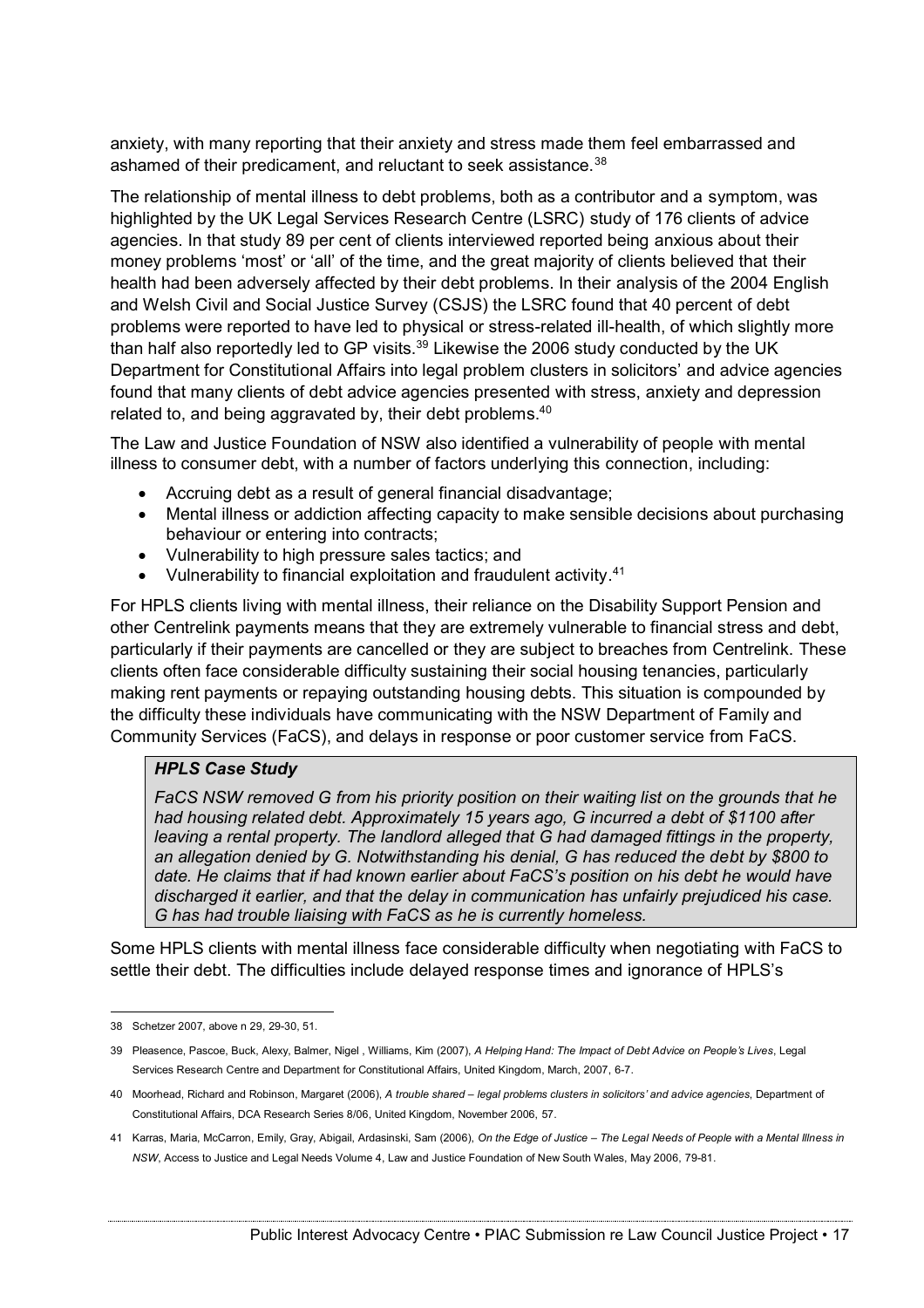requests for review of the cases. In particular, HPLS evidence suggests that often FaCS will issue a termination notice for rental arrears without having attempted to negotiate with the tenant. On occasions, FaCS will proceed to NCAT in order to get a specific performance order that puts pressure on the tenant to comply, with the threat of having their tenancy terminated. For tenants with mental illness, the receipt of a termination notice and a hearing at NCAT can be particularly intimidating and distressing. As a result, some tenants will not attend at the hearing and orders can be made in their absence, including a termination of the tenancy.

#### *HPLS Case Study*

*H, a 57 year old woman, had been residing at her present FaCS home for the past 18 years, and prior to that had been residing in other Housing NSW premises. H suffers from poor physical and mental health and has been diagnosed with multiple physical and psychological medical conditions. She was the victim of child abuse that included neglect and maltreatment.*

*In 2003, an arrangement was made whereby any payments H owed to FaCS would be deducted from her Disability Support Pension and paid directly by Centrelink to FaCS. This arrangement occurred without incident until 2012.*

*In November 2012, Centrelink wrote to H informing her that FaCS had contacted Centrelink and requested an increase of \$31.90 per fortnight in the deduction from her pension. Centrelink failed to increase the deductions from H's DSP and continued to pay the lesser amount.*

*In January 2013, H received a phone call from FaCS stating the she was in arrears. H instructed Centrelink to stop making payments to FaCS. The next day, a representative from FaCS visited H at her home and provided her with statements for her water account and rent account for the period June 2012 to January 2013. In late February 2013, H attended a FaCS Housing Office and offered to pay \$230 per fortnight for her rent, water and arrears until the arrears were paid. FaCS refused the offer and told her that a Notice of Termination was being sent to her. She received it in the mail when she returned home that day.*

*H entered a new agreement with FaCS, that authorised FaCS to deduct \$221.20 per fortnight from H's DSP, which included \$35 per fortnight in rent arrears and \$10 per*  fortnight in water arrears. FaCS forwarded the new payment agreement to Centrelink in *March 2013. On that same day, FaCS commenced proceedings in NCAT seeking an order to evict H from her residence owing to her rent arrears.*

Many HPLS clients with mental illness living in social housing have been classified as unsatisfactory former tenants either due to breach of their tenancy agreement for rental arrears or due to complaints by neighbors. Because HPLS clients are often vulnerable and have complex needs (as a result of factors including mental health, intellectual disability and substance abuse issues), they are more at risk of breaches. As a result, HPLS clients with mental illness are often made homeless as a result of a termination based on breach of tenancy agreement or rental arrears. Subsequently, some of these clients continue to be homeless and unable to access social housing because they are classified as unsatisfactory former tenants and cannot fulfill the requirement to complete a six-month tenancy in the private rental market. This 'unsatisfactory former tenant' policy has a huge impact in perpetuating homelessness for people with mental illness.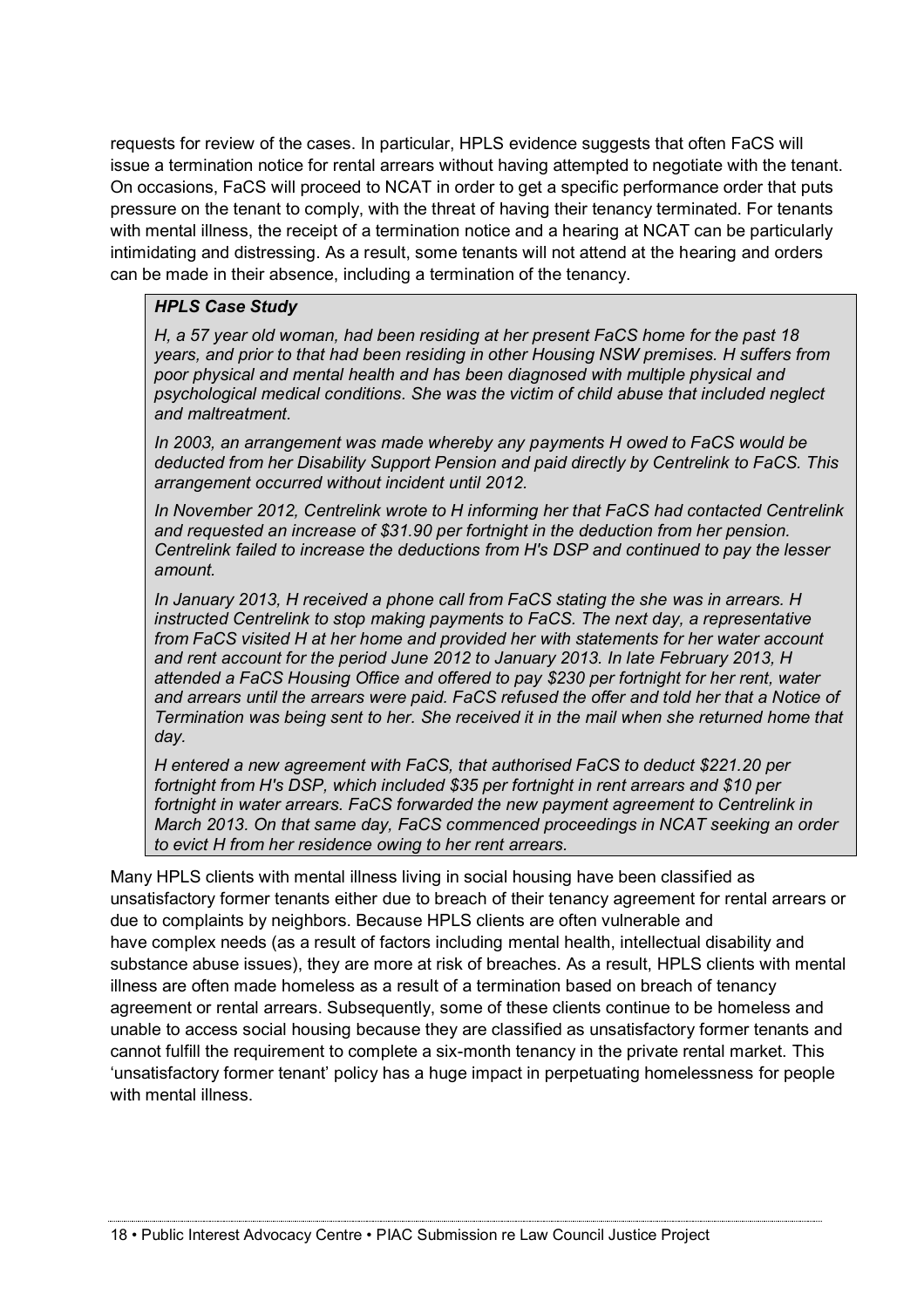People with mental illness are vulnerable to fraudulent activity, accruing significant debt, experiencing financial exploitation, negotiating poor contract conditions, or other tenancy difficulties.

Accordingly, they are a group of people with significant need for direct, face-to-face legal support, including appropriate, tailored legal information, specialist advice, and ongoing legal representation and advocacy. It is submitted that specialist legal representation for people with mental illness at NCAT is essential given the particular vulnerability of people with mental illness to civil debt and tenancy problems. Many HPLS clients are unable to advocate effectively on their own behalf in a relatively formal setting such as NCAT. However, with the advice of HPLS and other specialist support services, it is possible to achieve excellent outcomes for this client group.

It is also submitted that a specialist mental illness list at NCAT be established that provides direct and appropriate dispute resolution processes for people with mental illness facing tenancy or civil debt problems.

### *HPLS Case Study*

*B is a 25 year old Aboriginal man residing in a Housing NSW property in the Mt Druitt area. He has a chronic and severe mental illness, and has been hospitalised for treatment on several occasions. B cannot read or write English but engages well with a number of support services that assist him to manage his affairs. B was referred to HPLS when FaCS Housing applied to NCAT to terminate his tenancy. FaCS alleged a number of breaches of his tenancy agreement relating to the condition of the property. B instructed us that some relatives had been to stay while during his most recent period of hospitalisation. They had now left, and he was working with a specialist tenancy support service to clean the property up. FaCS representatives were unwilling to negotiate and pursued eviction proceedings at NCAT. Following representations from B's HPLS solicitor, the application was dismissed on the basis that FaCS had not provided sufficient evidence of the alleged damage.* 

## **2.6 Effective measures to address the legal needs of people who experience homelessness**

## **2.6.1 Specialist legal advocacy assistance for homeless people**

As indicated above, there is significant evidence about the value of advocacy assistance in debt and tenancy matters, particularly for people who are homeless or at risk of homelessness. Where advocacy assistance can be provided, individuals are more likely to have the matter resolved, and more likely to have the matter resolved in their favour, than if they sought to resolve their problems themselves through self-help facilities and resources.

According to the 2007 Telephone Survey of 450 Victorian Magistrates Court Consumer Default Debtors referred to above, of the 32 per cent of default debtors who did seek advice or assistance to resolve their matter, the most useful assistance that was identified were lawyers or financial counsellors. The participants indicated that these assistance providers were able to access a broader range of options than those who relied on self-help remedies, including debt waiver, access to hardship arrangements and more affordable instalment arrangements. Several participants reported that a lawyer or financial counsellor was better able to negotiate a complex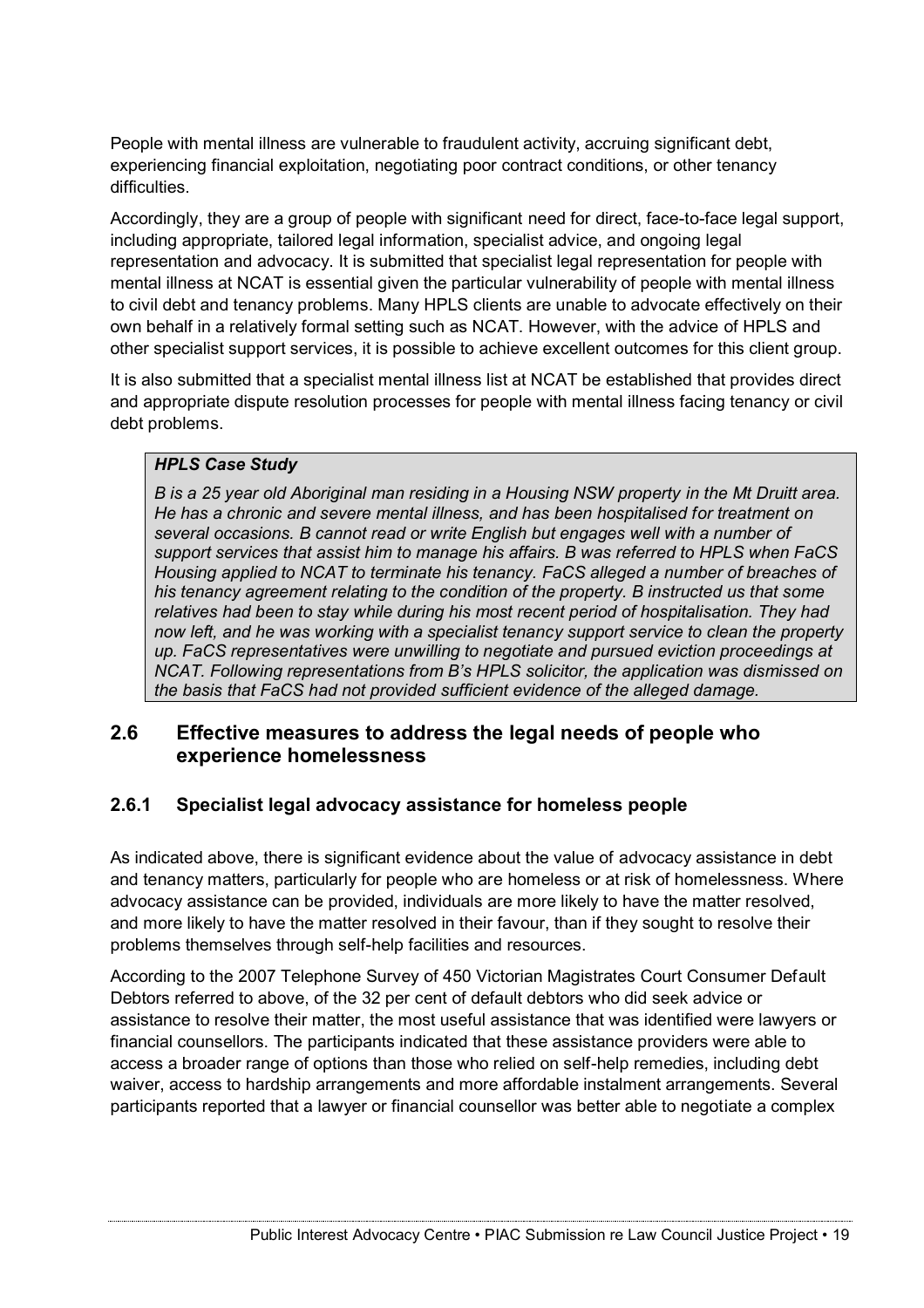system, and that creditors were more likely to take their advocate seriously.<sup>42</sup> This is consistent with findings from legal needs studies conducted in NSW.<sup>43</sup> For those participants who indicated that they suffered some form of mental illness such as anxiety and depression, they reported that their lawyer or financial counsellor played a crucial role in alleviating their anxiety and empowering them not to be vulnerable to financial exploitation.<sup>44</sup>

The HPLS case studies referred to above also reaffirm the importance of early provision of legal advocacy advice and assistance to assist in applying for debt or fine waivers under relevant hardship programs. For HPLS clients living with mental illness, their reliance on the Disability Support Pension and other Centrelink payments means that they are extremely vulnerable to financial stress and debt, particularly if their payments are cancelled or they are subject to breaches from Centrelink. These clients often face considerable difficulty sustaining their social housing tenancies, particularly making rent payments or repaying outstanding housing debts. This situation is compounded by the difficulty these individuals have communicating with FaCS, including delays in response or poor customer service from FaCS. Some HPLS clients with mental illness face considerable difficulty when negotiating with FaCS to settle their debt. For tenants with mental illness, the receipt of a termination notice and a hearing at NCAT can be particularly intimidating and distressing. The provision of advocacy assistance through HPLS assist with early resolution of disputes involving rental debt, thus avoiding the escalation of the dispute through the issuing of termination notices or NCAT hearings.

It is also the experience of HPLS that people who are homeless or at risk of homelessness greatly benefit from legal representation at NCAT hearings. Specialist legal representation for people with mental illness at NCAT is essential given the particular vulnerability of people with mental illness to civil debt and tenancy problems. Many HPLS clients are unable to advocate effectively on their own behalf in a relatively formal setting such as NCAT. However, with the advice of HPLS and other specialist support services, it is possible to achieve excellent outcomes for this client group.

## **2.6.2 Appropriate policing for rough sleepers and homeless people in public places – the NSW Protocol for Homeless People in Public Places**

The Protocol for Homeless People in Public Places (the Protocol) is a key mechanism that supports delivery of appropriate responses for people who are rough sleeping and experiencing chronic homelessness. The Protocol was originally developed in 2000, and then revised by the NSW Government in 2012 and 2014.

The Protocol has been endorsed by 12 NSW Government Departments and statutory agencies that have an operational presence in public places, or provide a service to assist homeless people. These include NSW Police, RailCorp, State Transit Authority of NSW and Sydney Harbour Foreshore Authority.

The Protocol aims to ensure that homeless people are treated respectfully and appropriately and are not discriminated against on the basis of their homeless status. It also aims to assist homeless people receive needed or requested services.

 <sup>42</sup> Ibid 89-90, 92-94.

<sup>43</sup> See Coumarelos et al, 2012, above n 24, 129, 142.

<sup>44</sup> Schetzer 2008, above n 30, 91.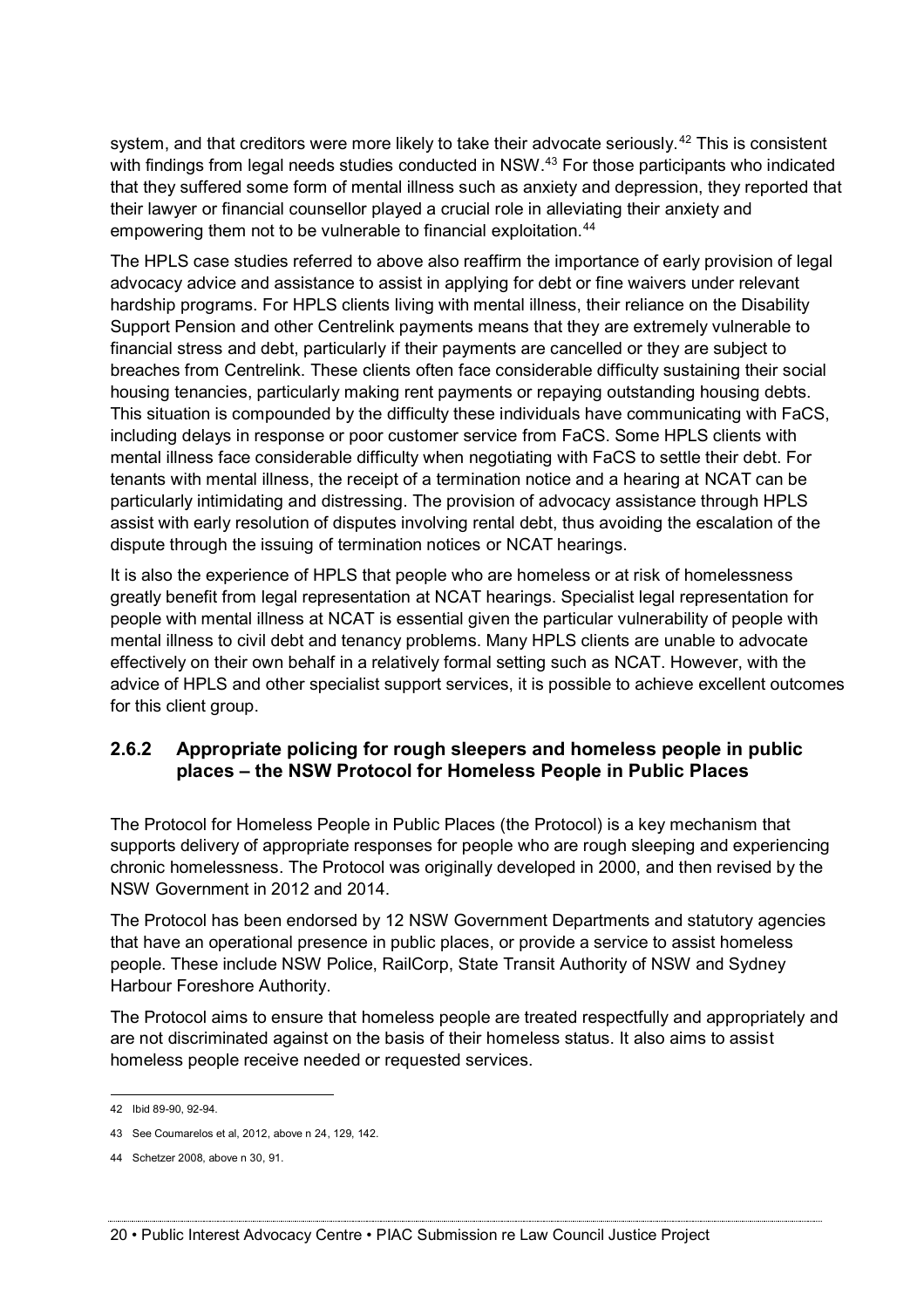According to the Protocol, a homeless person is not to be approached unless:

- They request assistance;
- They appear to be distressed or in need of assistance;
- An official seeks to engage with the person for the purpose of information exchange or provision of a service;
- Their behaviour threatens their safety or the safety and security of people around them;
- Their behaviour is likely to result in damage to property or have a negative impact on natural and cultural conservation of environment, including cultural heritage, water pollution and fire risks;
- They are sheltering in circumstances that place their or others' health and safety at risk;
- They are a child who appears to be under the age of 18;
- They are a young person who appears to be 16 or 17 years old who may be at risk of significant harm:
- They are a child or young person who is in the care of the Director-General of the Department of Family and Community Services or the parental responsibility of the Minister for Family and Community Services.

The Protocol is based on the principle that homeless people have the same entitlement as any member of the public to:

- Be in public places, at the same time respecting the right of local communities to live in a safe and peaceful environment;
- Participate in public activities or events; and
- Carry with them and store their own belongings.<sup>45</sup>

The Protocol was originally introduced in 2000, to provide a framework for relations between officials, including police, and homeless people in public places, as Sydney prepared to host the 2000 Olympics. The original Protocol was not reviewed until 2012. In 2014 the Protocol was reviewed with a commitment to further review every two years.

It is important to note that the Protocol is not binding and has no legal force. While it may assist in improving relations between public space law enforcement officials and homeless people, it is still subject to individual police/enforcement official discretion.

PIAC considers that the Protocol is an essential guideline for law enforcement and public space officers across State and local governments. It assists them to develop appropriate responses to people who are homeless in public places, minimising the prospect of inappropriate policing and law enforcement contact that could otherwise place homeless people at risk of criminal charges and custodial sentences. The Protocol provides important guidance for public space officers across government to direct homeless people to appropriate services and supports.

The effectiveness of the Protocol, however, relies on all Government departments and statutory agencies that have an operational presence in public places, as well as all local Governments, to reaffirm their commitment to implementing the Protocol and ensuring that their public space and

 <sup>45</sup> NSW Government, Family and Community Services, 'Protocol for Homeless People in Public Places', August 2014, available at <http://www.housing.nsw.gov.au/\_\_data/assets/pdf\_file/0013/330322/TheProtocol\_Factsheet.PDF> (accessed 20 October 2016).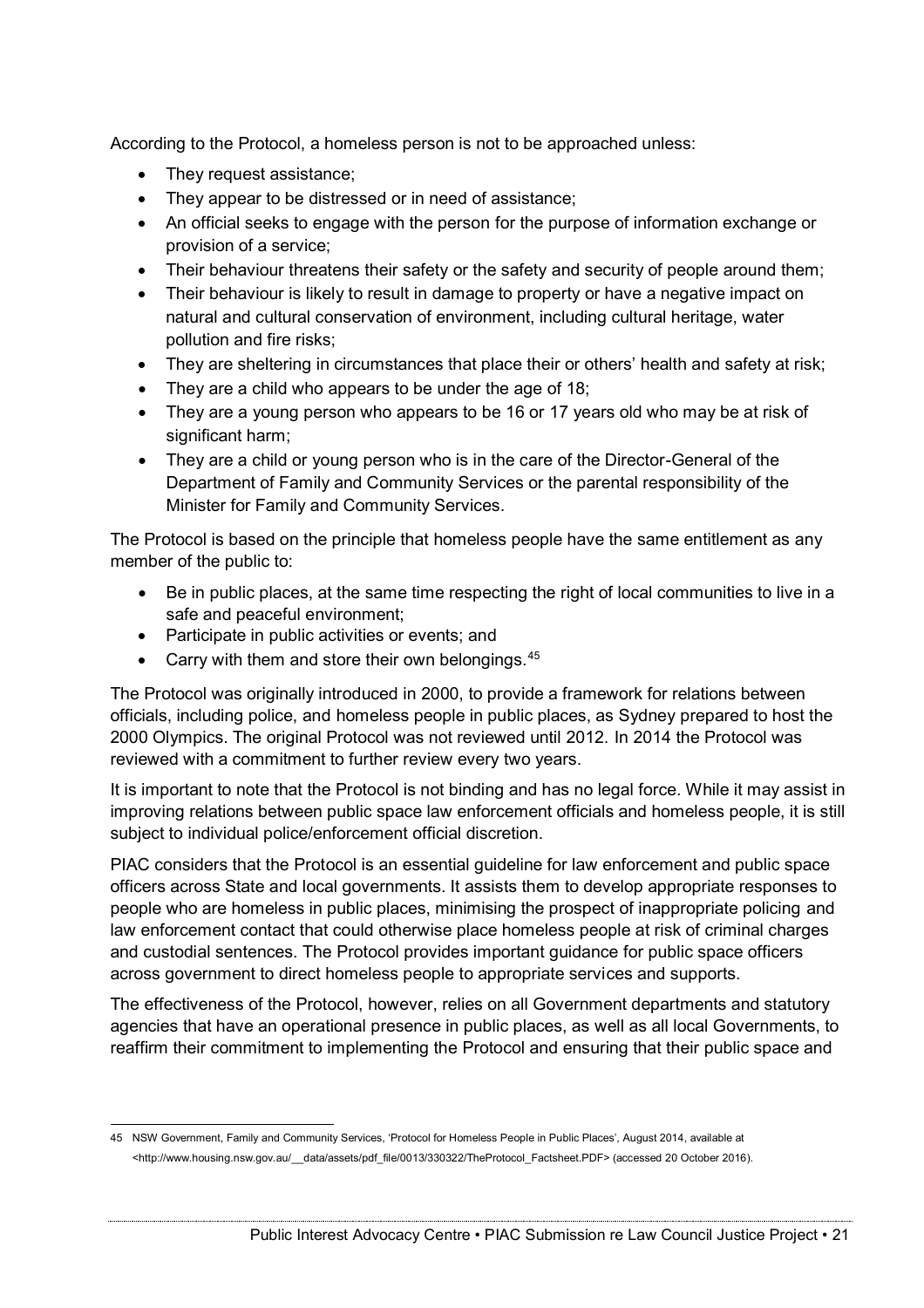law enforcement officers receive regular training regarding appropriate policing and interaction with people who are homeless in public places.

## **2.6.3 Limiting fines for people on welfare benefits or experiencing homelessness**

In 2008 the NSW Government recognised the difficulty faced by people who are homeless or in difficult financial circumstances in relation to fines and penalty notices, and introduced reforms to the administration and enforcement of court fines and penalty notices, particularly for vulnerable groups of people (*Fines Further Amendment Act 2008* (NSW)). These reforms:

- Allowed people who receive Centrelink benefits to refer a fine to the Revenue NSW (formerly the State Debt Recovery Office) early and without enforcement costs, so that they can access Time to Pay arrangements or an instalment plan;
- Made it clear that law enforcement officers may give a caution instead of a penalty notice, in appropriate circumstances. In deciding to give a person a caution the officer must have regard to the applicable [guidelines](http://www.austlii.edu.au/au/legis/nsw/consol_act/fa199669/s19a.html#guidelines) relating to the giving of official cautions in respect of [penalty notice offences.](http://www.austlii.edu.au/au/legis/nsw/consol_act/fa199669/s3.html#penalty_notice_offence) The matters that can be taken into account when deciding whether it is appropriate to give a person a caution instead of a penalty notice include:
	- o The offending behaviour did not involve risks to public safety, damage to property or financial loss, or have a significant impact on other members of the public;
	- $\circ$  The person is homeless;
	- $\circ$  The person has a mental illness or intellectual disability;
	- $\circ$  The person is under 18;
	- $\circ$  The person has a special infirmity or is in very poor physical health:
	- $\circ$  The offending behaviour is at the lower end of the seriousness scale for that offence:
	- o The person did not knowingly or deliberately commit the offence;
	- $\circ$  The person is cooperative and/or complies with a request to stop the offending conduct;
	- $\circ$  It is otherwise reasonable, in all the circumstances of the case, to give the person a caution.
- Introduced a statutory system for the administrative review of penalty notices on certain specified grounds.<sup>46</sup> Factors that may be taken into consideration include if the person was suffering from a diagnosed mental health condition, cognitive impairment or homelessness which meant that she/he was unable to understand that she/he was offending and to control her/his conduct, which contributed to the offence.
- Established a two-year pilot fine mitigation scheme called Work and Development Orders (WDOs) that allowed certain disadvantaged people to clear their fine debt by undertaking unpaid work, courses or treatment, with the support of an approved organisation or registered health practitioner.

 <sup>46</sup> *Fines Act 1996* (NSW), s 24A.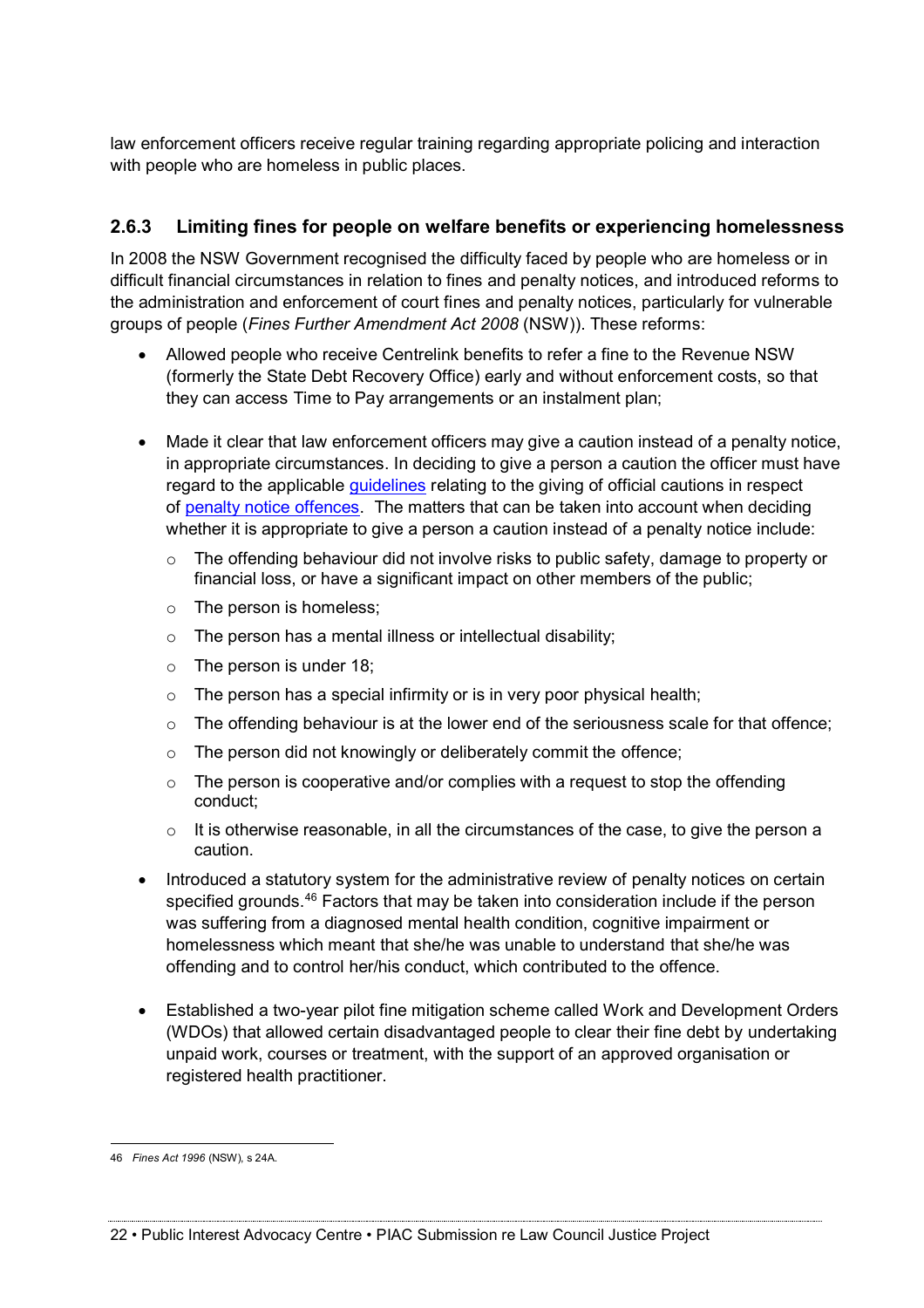After a comprehensive evaluation that found that WDOs reduced reoffending in the fine enforcement system and the broader criminal justice system, and engaged people in appropriate treatment or activities such as mental health, drug and alcohol treatment, the WDO scheme was made permanent in 2011.

The WDO scheme enables eligible people who are experiencing significant hardship to reduce their fine debt through voluntary participation in unpaid work, courses, treatment, programs and other activities.<sup>47</sup>

A WDO can be made in relation to all or part of an unpaid fine if a fine enforcement order has been made in respect to the person who has been fined, and that person is eligible for a WDO because she/he:

- has a mental illness,
- has an intellectual disability or cognitive impairment,
- is homeless,
- is experiencing acute economic hardship, or
- has a serious addiction to drugs, alcohol or volatile substances.  $48$

A person will be deemed to be in acute economic hardship if s/he is in receipt of the following benefits

- Newstart Allowance
- Sickness Allowance
- Age Pension;
- Department of Veterans' Affairs benefits
- Youth Allowance
- Parenting Payment
- Disability Support Pension
- Carer Payment
- ABSTUDY
- AUSTUDY

The Commissioner of Fines Administration at Revenue NSW can make a WDO after she/he has made either a penalty fine enforcement order or a court fine enforcement order.

Participation in the WDO scheme requires the support of an approved WDO sponsor. Not-forprofit organisations, government agencies and health practitioners can apply to the Department of Justice to become a WDO sponsor.

A number of eligible activities can be undertaken under a WDO, to reduce fine debt:

- unpaid voluntary work for or on behalf of an approved organisation reduces debt by \$30 an hour, up to the \$1,000 maximum per month;
- undertaking financial counselling, other counselling or participating in educational, vocational or life skills courses reduces debt by \$50 an hour (\$350 for a full day), again up

 <sup>47</sup> *Fines Act 1996* (NSW), s 99A.

<sup>48</sup> *Fines Act 1996* (NSW), s 99B(1).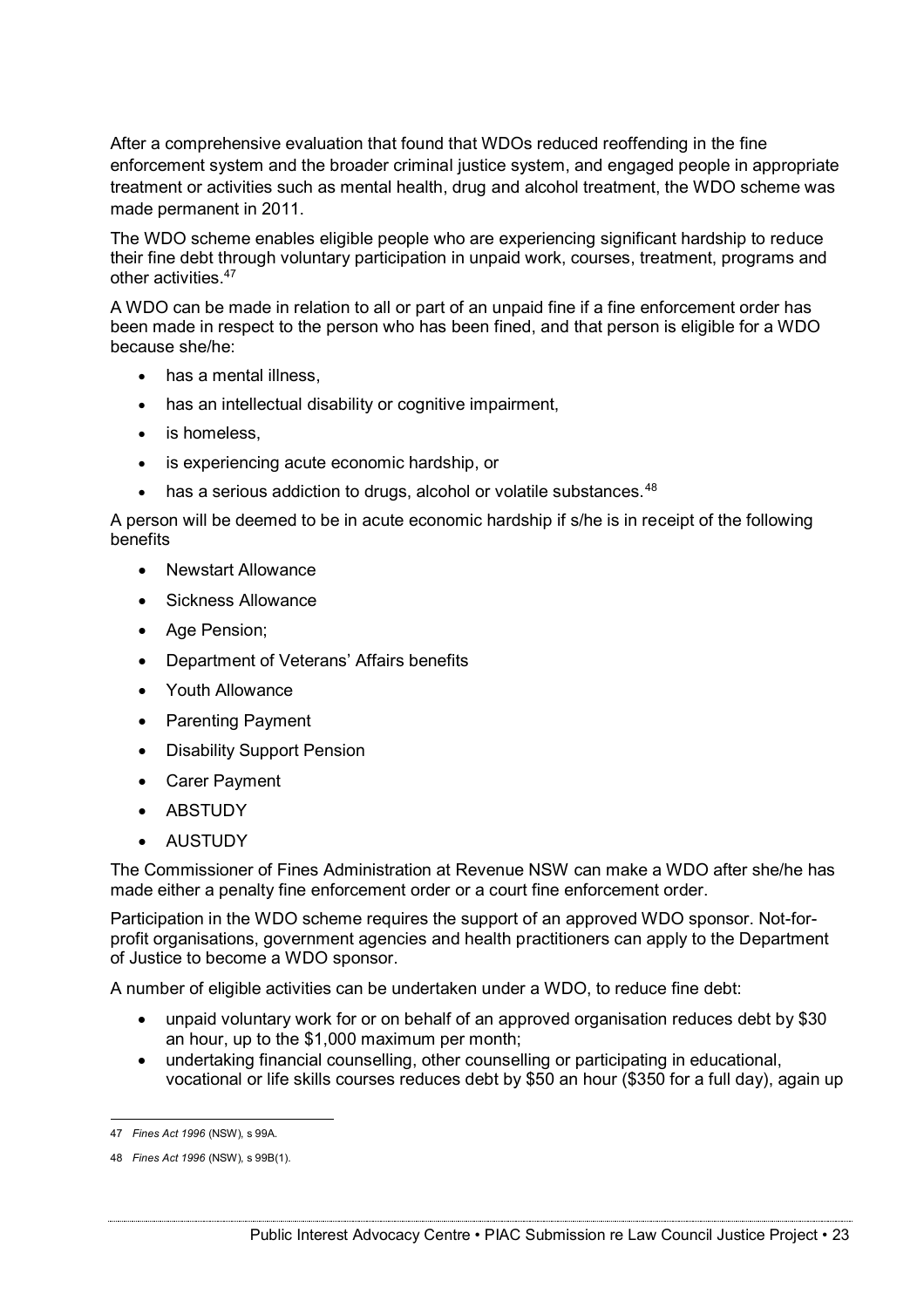to the \$1,000 maximum per month; and

• full compliance with a mentoring program, drug or alcohol treatment or medical/ mental health treatment (in accordance with a treatment plan) reduces debt up to \$1,000 per month. Partial compliance may result in proportionally less debt reduction.

#### Benefits of WDOs

According to a 2015 survey of WDO sponsor organisations, 93% of organisations indicated that the WDO scheme was effective in enabling 'vulnerable people to resolve their outstanding NSW fines by undertaking activities that benefit them and the community.<sup>49</sup> Sponsors were also very positive about the outcomes of the scheme for their clients who had participated:

- 95% said the scheme had helped reduce the level of stress and anxiety their clients felt about their fines debt;
- 87% reported the scheme had enabled clients to address the factors that made it hard for them to pay or manage their debts in the first place.<sup>50</sup>

A 2011 evaluation of the pilot WDO program found that WDO clients were unlikely to receive another fine or penalty, with over 80% of WDO clients to that time not receiving another fine or penalty notice enforcement order since having their WDO approved.51 The evaluation also identified other benefits of the WDO scheme including:

- WDOs provide an incentive for clients to engage with services and/or treatment programs;
- WDOs provide psychological benefits for clients by alleviating the stress, anxiety, despair and shame that many people facing significant fine and penalty notice debt experience;
- Improved self-esteem, agency and self-efficacy of WDO participants;
- WDOs provide participants with an incentive to work leading to employment or increased employment opportunities;
- Significant savings to the NSW Government in terms of the cost of enforcement processes for disadvantaged individuals who have no realistic process of ever being able to repay their penalty notice debt.<sup>52</sup>

#### Postpone enforcement of Fines/Write-off fines

The Commissioner of Fines Administration at the Revenue NSW can also postpone enforcement of an overdue fine if they are satisfied that a person is facing serious financial, medical or domestic problems. A person can apply to the Commissioner to have enforcement of an overdue fine postponed.53 If successful, the OSR will stop further enforcement action on the overdue fine for five years. The Commissioner can also write off an amount owing under an unpaid enforcement order where a person is incapable of making a payment or where continued enforcement is unfair or otherwise unjust.<sup>54</sup>

 <sup>49</sup> INCA Consulting (2015), *Evaluation of the Work and Development Order Scheme: Qualitative Component*, Final Report, NSW Department of Justice, May 2015,12.

<sup>50</sup> Ibid 14.

<sup>51</sup> NSW Attorney General and Justice (2011), *A fairer fine system for disadvantaged people – An evaluation of time to pay, cautions, internal review and the work and development order scheme*, May 2011, 41-2.

<sup>52</sup> Ibid 42-48.

<sup>53</sup> NSW Office of State Revenue State Debt Recovery (2017), How to Apply to Postpone an Overdue Fine, <http://www.sdro.nsw.gov.au/lib/docs/forms/sfs\_eo\_002.pdf> (12 June 2017).

<sup>54</sup> NSW Finance Services and Innovation (2016), Guidelines for Writing Off Fines, 20 December 2016, <http://www.sdro.nsw.gov.au/lib/docs/misc/guidelines\_for\_writing\_off\_fines.pdf> (12 June 2017).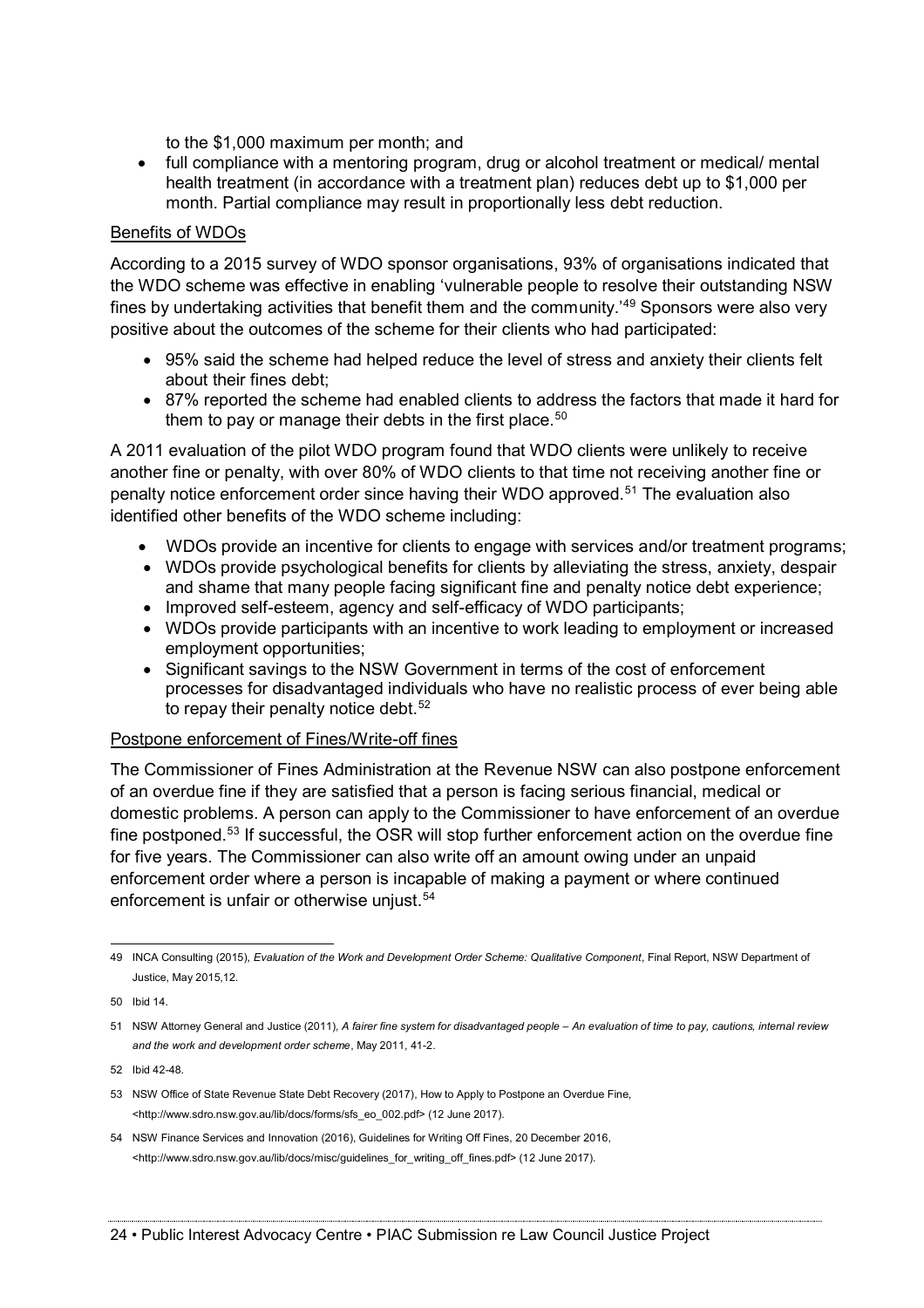### **2.6.4 Specialist courts and therapeutic court-based initiatives available for homeless people**

Specialist court initiatives seek to address the underlying causes of offending for people who face particular disadvantages, including homelessness, substance addiction, mental illness or significant financial hardship. These initiatives seek to engage other community services to enable specific sentencing options to be tailored to the particular needs of defendants when they come in contact with the criminal justice system. The overarching aim is to administer a range of alternative sentencing options and more suitable diversionary strategies to address the underlying causes of offending. These initiatives are also able to develop appropriate sentencing alternatives to the imposition of fines on financially disadvantaged individuals who present before the court. Examples of effective specialist courts that have been established in NSW and Victoria include:

- The Neighbourhood Justice Centre
- The Court Integrated Services Program<sup>55</sup>
- The Enforcement Review Program (Victoria).<sup>56</sup>

Specialist therapeutic court initiatives are specifically established to address the needs of other vulnerable groups (e.g. people suffering from substance addiction). Although these specialist court initiatives do not directly target homeless people, it is important to note that many of the defendants who are eligible for these specialist initiatives, also frequently experience chronic housing needs. In NSW, three such initiatives are:

- The Magistrates Early Referral into Treatment (MERIT)
- The NSW Drug Court.

#### Magistrates Early Referral into Treatment

The Magistrates Early Referral into Treatment (MERIT) program is a three-month pre-plea diversion scheme based in NSW local courts. The program gives offenders the opportunity to address their underlying drug problems, by voluntarily working towards rehabilitation as part of the bail process. At the end of the program, the magistrate obtains a report detailing the participant's progress, whether the participant undertook treatment and whether treatment was effective. It may also contain recommendations for future treatment, which can assist the court to impose further ongoing treatment in sentencing.<sup>57</sup> The aim of the MERIT program is to reduce criminal offending associated with drug use. The program is designed to allow defendants to focus on treating drug and related health problems independently from their legal matter.

Successful participation in the program may favourably impact the outcome of the defendant's impending court case, as it indicates a willingness and capacity for rehabilitation, and magistrates may take such factors into account on sentence. On the other hand, failure to complete the program does not necessarily adversely affect their sentence (as this would penalise the defendant for entering into a voluntary treatment program in the first place). Rather, failure to

 <sup>55</sup> Victorian Auditor-General (2011), *Problem-Solving Approaches to Justice*, Victorian Auditor-General's Report, April 2011, Victorian Government, 32- 33, 37.

<sup>56</sup> Magistrates' Court of Victoria, Enforcement Review Program (ERP) (2017), <https://www.magistratescourt.vic.gov.au/jurisdictions/specialistjurisdictions/court-support-services/enforcement-review-program-erp> (12 June 2017).

<sup>57</sup> Lulham, R (2009), *The Magistrates Early Referral into Treatment Program*, Crime and Justice Bulletin No 131, NSW Bureau of Crime Statistics and Research, 2.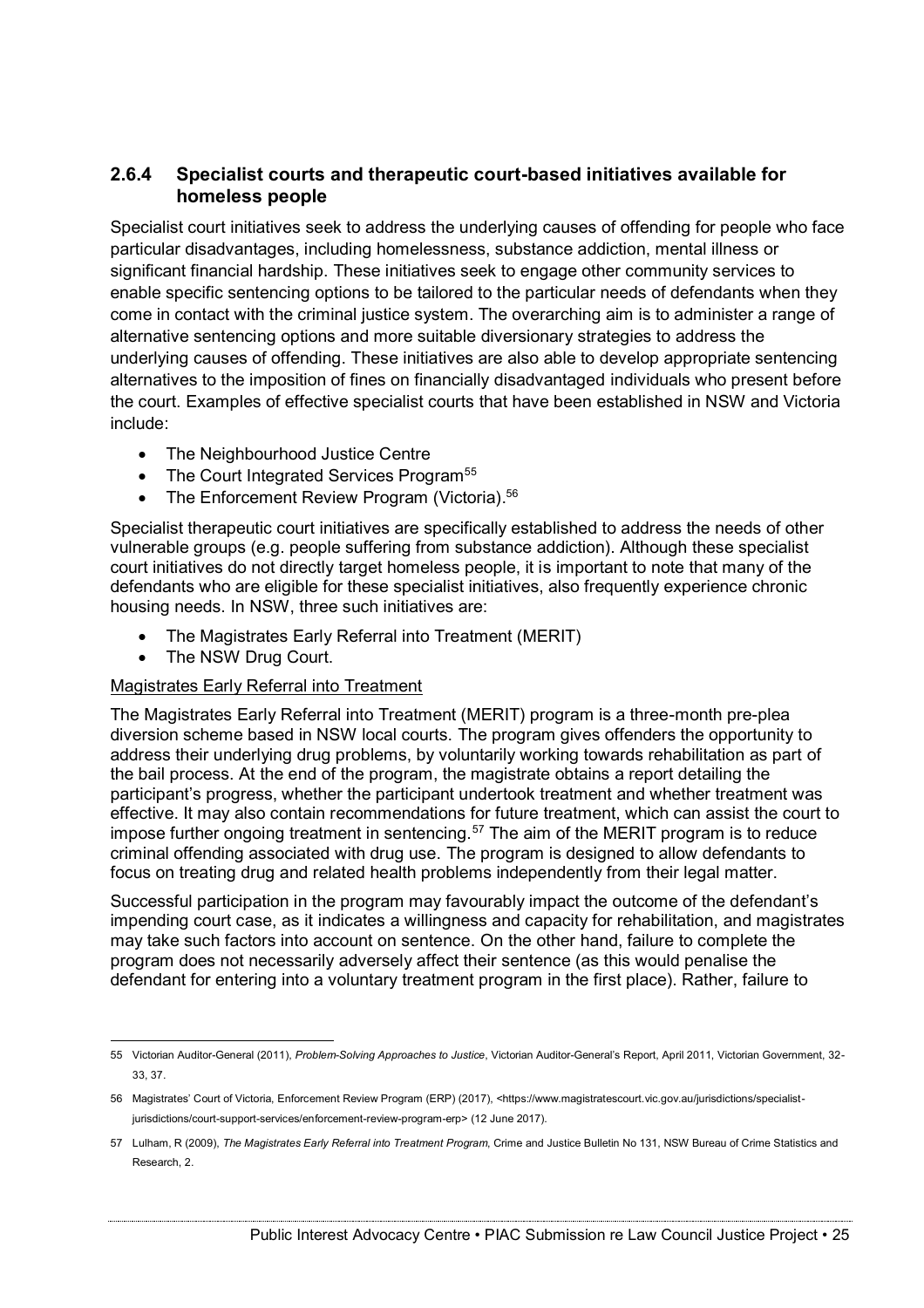complete MERIT gives insight into the likelihood of success of a future court-mandated rehabilitation program, enabling the final sentence to be better tailored to the defendants needs.

The following HPLS case studies demonstrate the benefits the MERIT program can bring to homeless persons:

#### *HPLS Case Study*

*AW had become homeless after losing his full-time job because of a heroin addiction. He was facing charges for larceny for property worth approximately \$30,000. He had made a number of previous attempts to access the MERIT program without success. He was sentenced to ten months imprisonment with a non-parole period of four months. The matter went to the District Court on appeal.*

*While on bail for the larceny offence AW was apprehended and charged with goods in custody. HPLS liaised with MERIT and this time AW was assessed as suitable. He committed to completing the MERIT program and received a glowing report at the conclusion of the treatment. As a consequence, the presiding judge placed him on a suspended sentence for the larceny offence. With respect to the goods in custody charges, the client received a positive pre-sentence report because of his participation in the MERIT program and was ordered to complete a period of community service and pay a fine.*

*Without the MERIT program AW would have received custodial sentences for both offences. He would not have received treatment for his heroin addiction and his downward spiral into chronic homelessness would likely have continued on his release from custody. Access to the MERIT program meant that he was able to address his drug addiction and face a future where he could realistically seek employment and rebuild ties with his children.*

#### *HPLS Case Study*

*NT was charged with stealing a number of LCD screens. He was sentenced in the Local Court to 10 months' imprisonment. He appealed to the District Court on the ground of severity and commenced the MERIT program.* 

*NT had not completed the program when the appeal was heard, but the Judge imposed a suspended sentence instead of full-time custody and he completed the MERIT program.* 

*Prior to the appeal, NT committed further offences. When these matters came before the Magistrate, she ordered a Pre-Sentence Report from Probation and Parole. Due to the fact that he had completed the MERIT program, he was found to be eligible for a community service order and was sentenced to community service.* 

A 2009 NSW Bureau of Crime Statistics and Research (BOCSAR) evaluation of MERIT found that participants had a 12 per cent reduced offending rate, when compared with a similar group of non-participants.58

At present, MERIT is restricted to adult offenders with demonstrable problems with illicit drugs, though in a limited number of locations. MERIT is also available to offenders with alcohol problems.

#### NSW Drug Court

The NSW Drug Court has proven to be an effective means of diverting chronic, drug dependent offenders away from the criminal justice system, into rehabilitative treatment. A 2008 BOCSAR

58 Ibid 1.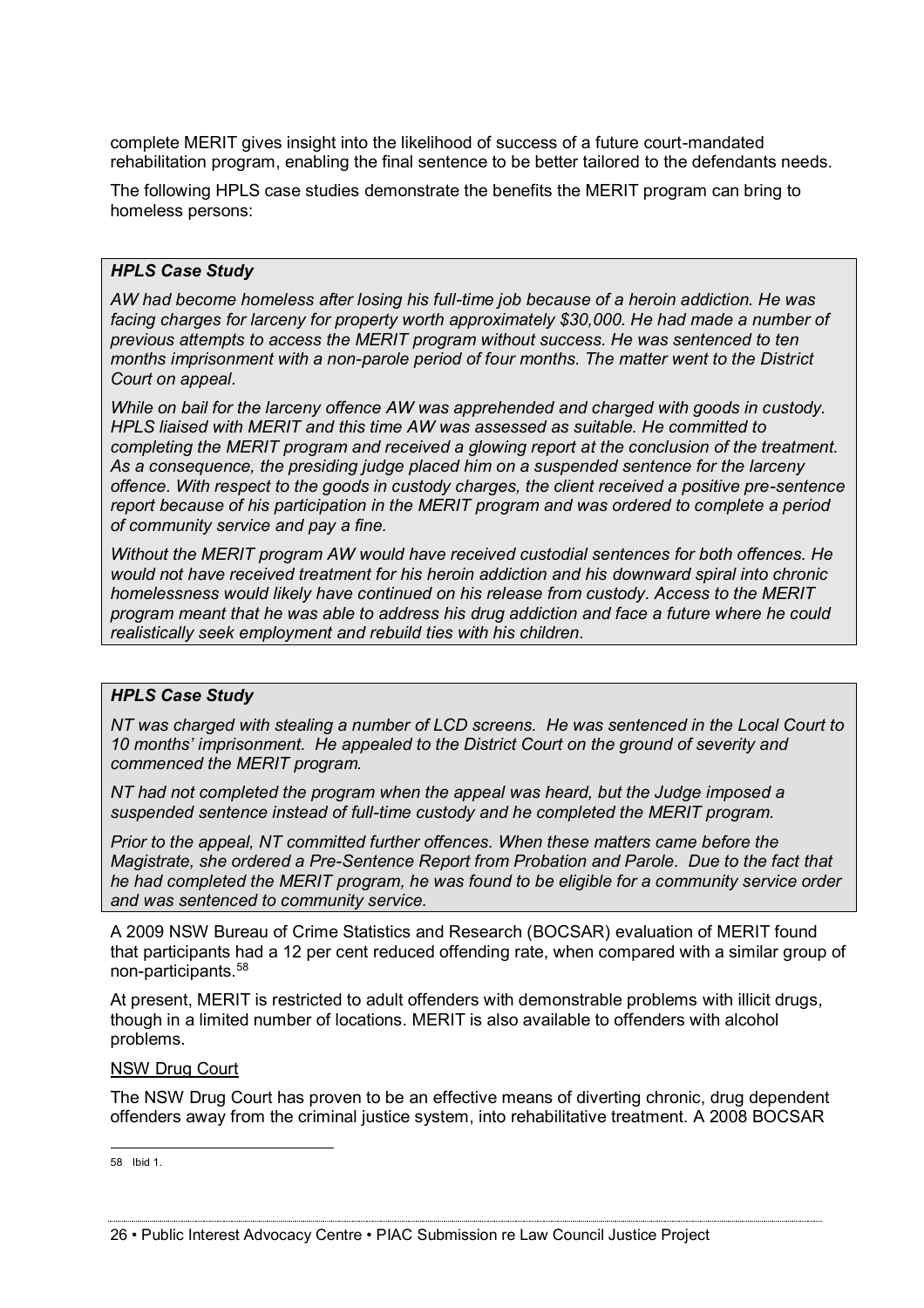evaluation found the Court was more cost effective and more successful at lowering the rate of recidivism than prison. A distinct benefit of the Court is that it has the flexibility to allow for relapse as part of the recovery process.<sup>59</sup>

To be eligible to be referred to the Drug Court, applicants must reside in appropriate accommodation. The accommodation is not deemed suitable if it is occupied, or frequented by people who appear to abuse drugs and alcohol or who reasonably appear to engage in criminal activity. Thus the Court may exclude homeless people, who do not, by definition, reside in stable accommodation. PIAC notes that in 2011 a Shared Access Operating Agreement was signed between the Drug Court of NSW and Housing NSW to provide housing and support to participants of the Drug Court Program in Western Sydney (effective until 2013).

In order to access the Court, the offender's usual place of residence must be within nominated local government areas. It is noted that many parts of the Sydney metropolitan area and regional NSW are not covered by the jurisdiction of the Drug Court. In addition, referrals to the Drug Court are not available for Children's Court matters.

Despite the high incidence of drug dependency among homeless people, they are often ineligible for referral to the Drug Court, as it requires stable residency, residency within the court's catchment area, or because they suffer from a mental condition that prevents participation. Homeless people, by definition, have no stable accommodation, and frequently suffer mental illnesses. Additionally, there are currently no places available for women.

 <sup>59</sup> Don Weatherburn, Craig Jones, Lucy Snowball and Jiuzhao Hua (2008), *The NSW Drug Court: A Re-evaluation of its Effectiveness – Crime and Justice Bulletin No. 121* (NSW Bureau of Crime Statistics and Research, 2008).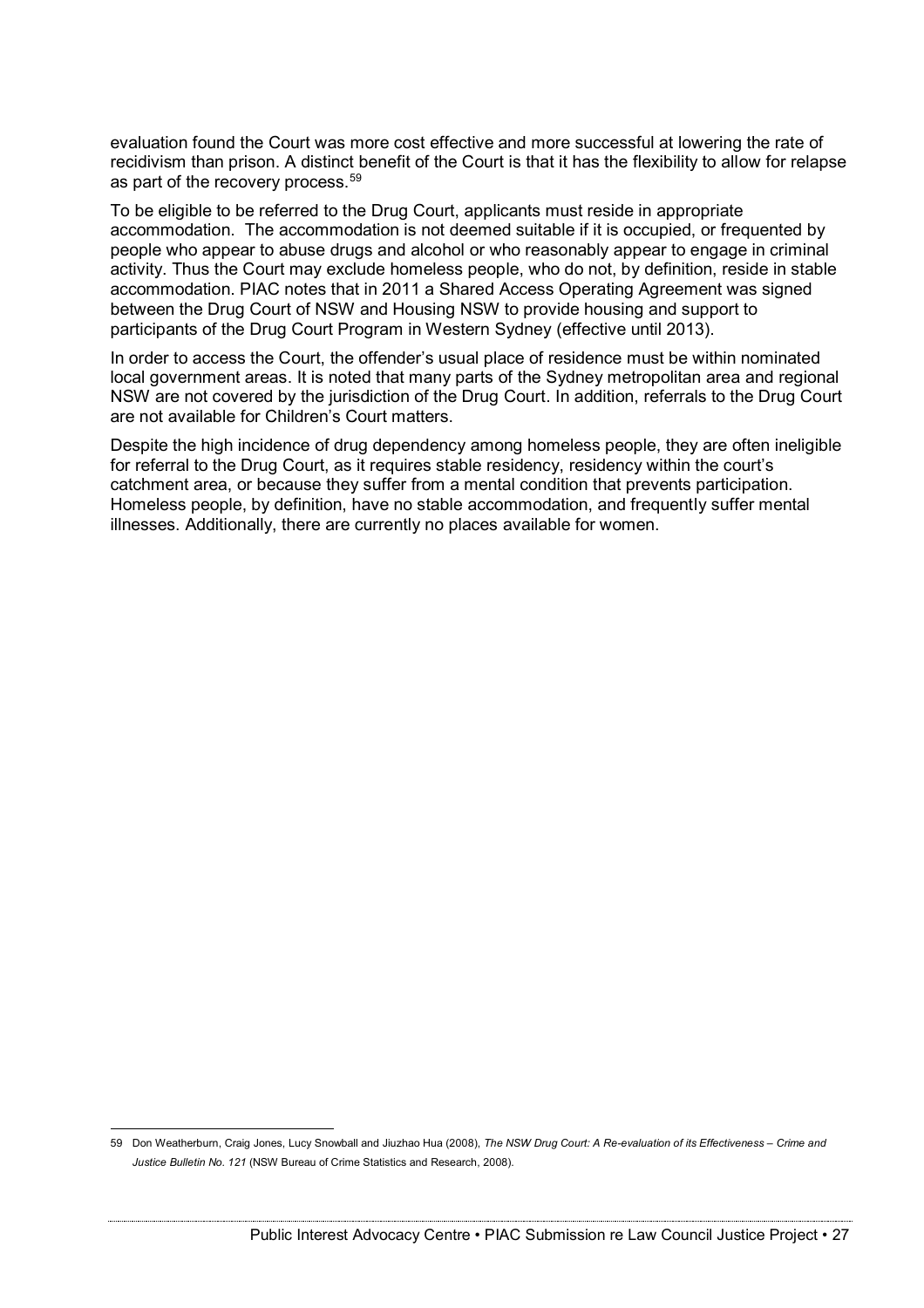# **3. Prisoners and Detainees**

PIAC has a long history of working with prisoners and detainees. This work has predominantly been in New South Wales.

PIAC has represented a number of families in coronial inquests specifically related to deaths in Corrective Services custody.<sup>60</sup> PIAC has also contributed to the development of coronial law reform, predominantly relating to inquests regarding deaths in custody.

PIAC has represented individuals who have suffered false imprisonment, and assault and battery, in Corrective Services and Juvenile Justice custody, in claims against both these organisations. PIAC has also represented the family members of individuals who passed away in custody in nervous shock claims, and an individual in a personal injury claim following failure to provide him with proper medical treatment. PIAC represented the First People's Disability Network at the Royal Commission into the Protection and Detention of Young People in the Northern Territory.

PIAC is currently running a project addressing the health needs of prisoners in Corrective Services custody. PIAC is taking referrals from other legal services and organisations, as well as prisoners' self-referrals, of complaints regarding prisoners' health needs, and attempting to resolve these complaints through advocacy. Finally, PIAC often works with prisoners and detainees when running strategic litigation on their behalf in civil matters, which are often unrelated to their imprisonment.

In this submission, we focus on access to justice for prisoners and detainees in NSW.

## **3.1 The provision of civil and family law advice in NSW to prisoners and detainees**

PIAC agrees with the Law Council's position in its consultation paper that appropriate, accessible and targeted services are the most effective way to ensure access to justice for prisoners and detainees.

The Law Council's Consultation Paper has identified that access to advice regarding civil and family law issues is of particular importance for prisoners, and is a gap in the current provision of advice and legal assistance to prisoners and detainees.

In New South Wales, as noted in the Law Council's Consultation Paper, there is a dedicated service provided by Legal Aid NSW to prisoners, which provides independent advice and assistance in matters like bail, appeals, legal aid, parole, classification and other prison issues, as

 $60$  This has included the family of Michael Nolan, who died of a self-inflicted injury at the Metropolitan Remand and Reception Centre in 2013; the family of Tracy-Lee Brannigan, who died of a heroin overdose while being held in Dillwynia Correctional Centre; the siblings of Mark Holcroft, who died after suffering a heart attack in the back of a prison van, which was being driven from near Bathurst to Wagga Wagga; two members of Tut Nyal's family, a man who died while imprisoned in Long Bay gaol; and the family of Scott Simpson, who committed suicide in Long Bay gaol after spending the two years prior to his death in isolation.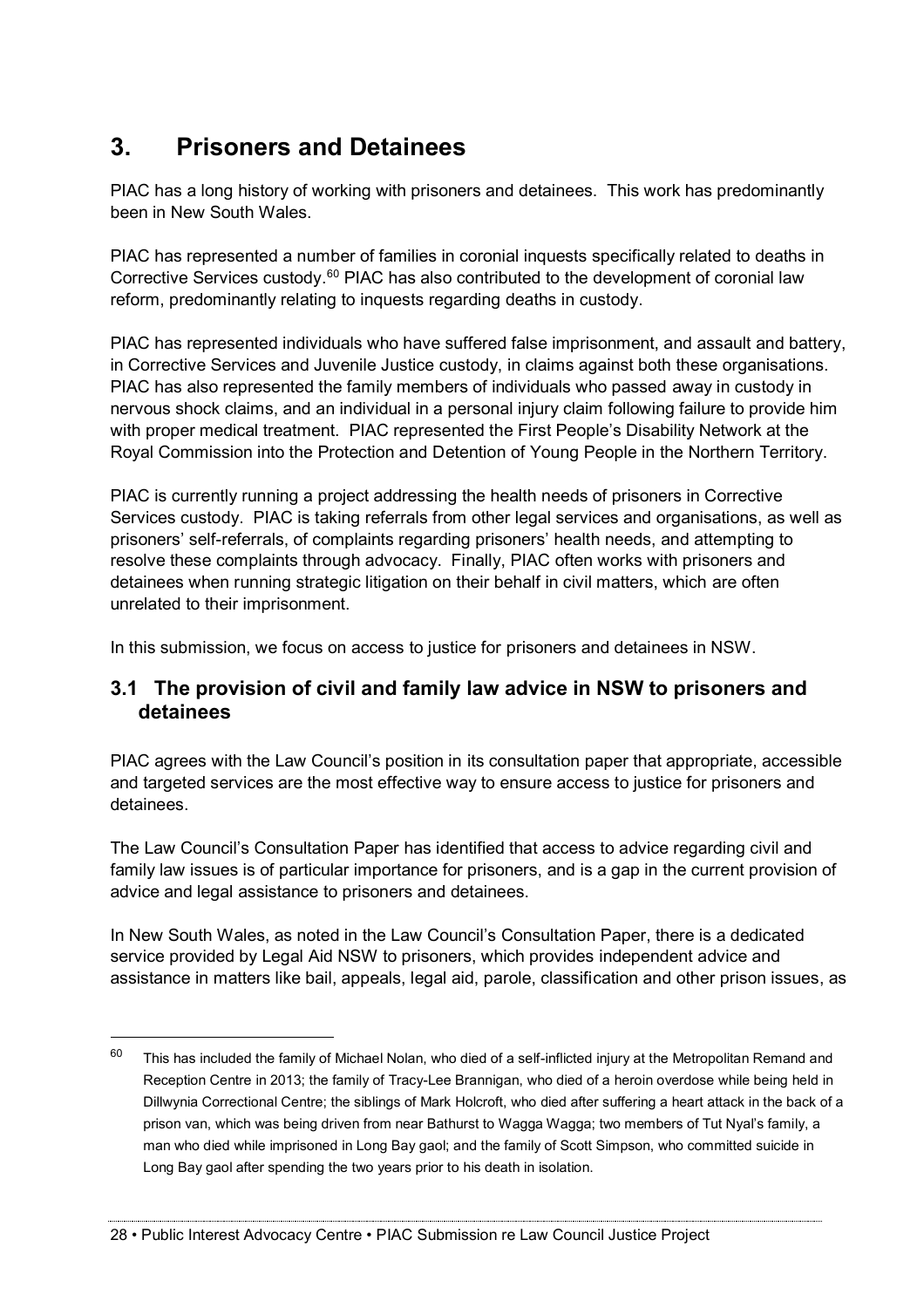well as advice and assistance in other areas of prisoners' lives such as family law and civil law (including fines, debt, housing) to help them rehabilitate after release.

Community Legal Centres (CLCs) in NSW also provide legal advice and assistance to prisoners, often through in-person outreach to Correctional Centres. The Law Council's Consultation Paper has identified the Legal Education and Advice in Prison for Women (LEAP) program, established by Women's Legal Services NSW, Wirringa Baiaya and Hawkesbury Nepean Community Legal Centre, as one example of this. Other CLCs in NSW also provide outreach services to Correctional Centres in NSW. In addition, the Aboriginal Legal Service provides outreach services to some detention facilities, including to Juvenile Justice facilities in NSW, but this is predominantly in the areas of criminal and family law.

PIAC recommends that priority one of the Law Council's 'Possible Priorities for Discussion', that 'Investment in increasing the capacity of legal assistance providers: in particular, increasing their capacity to provide greater civil and family law services in order to help address the cycle of disadvantage that often leads people to criminality, imprisonment and recidivism', should be implemented.

As identified in the Law Council's Consultation Paper, providing an outreach service to prisoners is often very costly, given the long distances services often have to travel and issues around access such as lockdowns.

Nevertheless, PIAC is of the opinion that the provision of legal advice to prisoners in-person wherever possible is best practice. This is because of the low literacy levels of prisoners, which may impact on their ability to properly understand relevant paperwork if it has not been provided to the lawyer advising them, the relationship of trust that is able to be built in person, and the sensitivity of some family and civil law issues which make audio visual links and telephone advice services inappropriate.

In addition, if an advice service is provided by a legal service that is located close to where the prisoners or detainee is located or resides when not in custody, that service can provide ongoing support once the individual leaves custody, as well as appropriate referrals to non-legal services in the relevant area.

Accordingly, it is important that Community Legal Centres and the Aboriginal Legal Service in particular, as well as Legal Aid, are funded appropriately in order to provide dedicated services to prisoners and detainees.

This reflects recommendation 21.4 of the Productivity Commission in its Access to Justice Report:

#### RECOMMENDATION 21.4

To address the more pressing gaps in services, the Australian, State and Territory Governments should provide additional funding for civil legal assistance services in order to:

• better align the means test used by legal aid commissions with that of other measures of disadvantage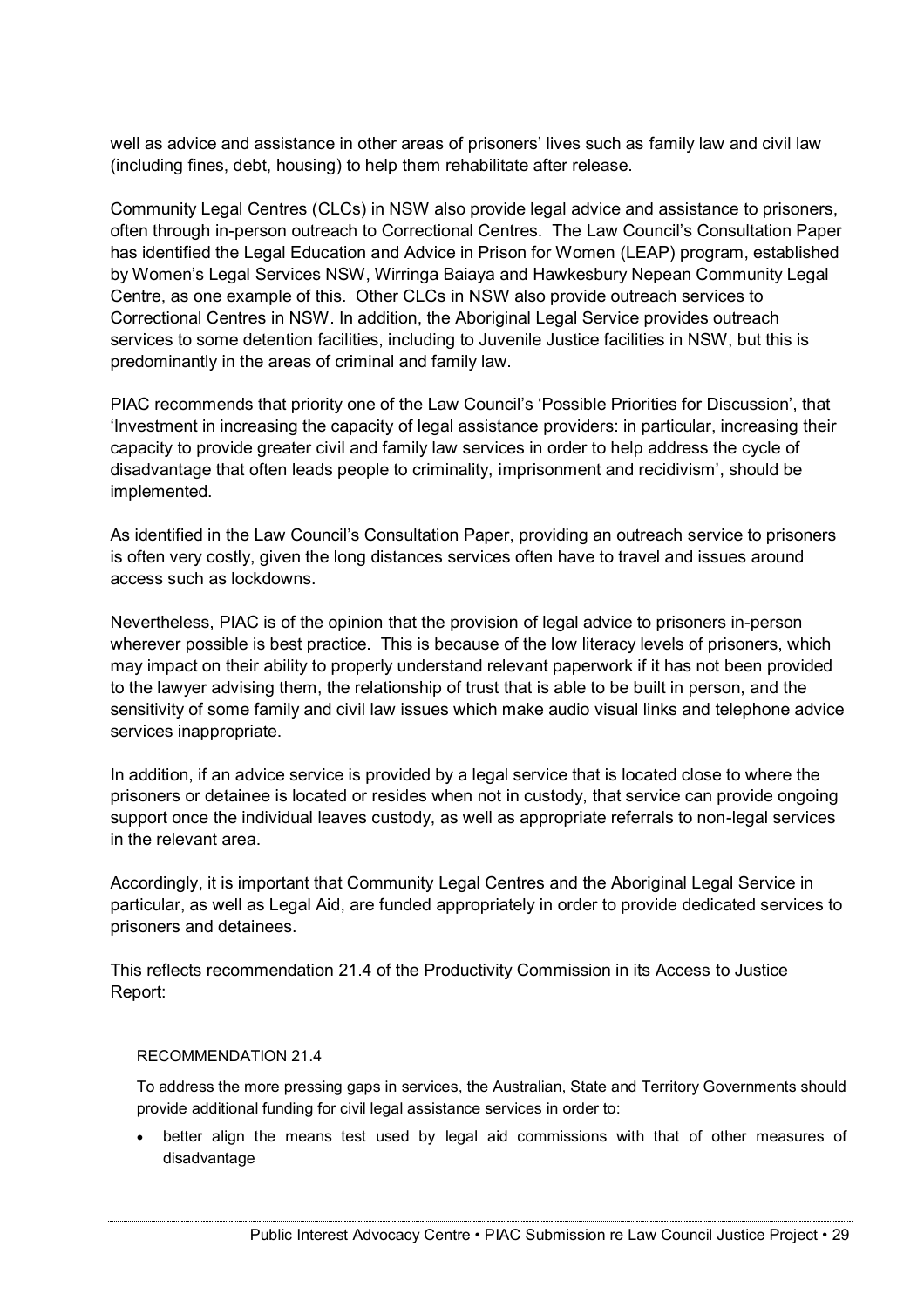- maintain existing frontline services that have a demonstrated benefit to the community
- allow legal assistance providers to offer a greater number of services in areas of law that have not previously attracted government funding.

The Commission estimates the total annual cost of these measures to the Australian, State and Territory Governments will be around \$200 million. Where funding is directed to civil legal assistance it should not be diverted to criminal legal assistance.

## **3.2 The provision of Community Legal Education (CLE)**

In 2012 – 2014, PIAC coordinated a pilot of the Legal Literacy Project, which aimed to establish a legal education program in NSW Correctional Centres by integrating legal education into existing educational programs offered to prisoners by the Adult Education and Vocational Training Institute (AEVTI).

AEVTI was a Registered Training Organisation within CSNSW and provides prisoners with nationally recognised training courses in Language, Literacy, Numeracy and English for Speakers of Other Languages (ESOL). These courses (with the exception of ESOL) were available in every correctional centre in NSW and are designed to give people knowledge and skills for working and engaging with the community.

During the pilot, AEVTI teachers worked alongside lawyers from Legal Aid NSW and CLCs to develop and deliver a course that combined legal education and language, literacy and numeracy skills. The program also integrated and complemented existing legal resources available to prisoners. The pilot delivered classes to women at Silverwater Correctional centre over the course of a year, and received positive feedback from the women involved. The pilot also connected the women prisoners involved with relevant CLCs.

Following the pilot, a dedicated teacher was appointed to create course content, which was then utilised by teachers in Corrective Services NSW facilities.

In 2016, Corrective Services NSW announced that most of the education and training for prisoners would be outsourced. Only the Intensive Learning Centres, which are located at Mid North Coast Correctional Centre, South Coast Correctional Centre, Wellington Correctional Centre and Lithgow Correctional Centre, retain Corrective Services NSW staff. Education and training is now provided in Corrective services facilities in NSW by BSI Learning, a private education provider.61

Accordingly, it is unclear whether any of the course content developed as part of the Legal Literacy project will be used on an ongoing basis, and it is unlikely that it will be used on an ongoing basis by BSI Learning.

The model of delivering Community Legal Education through literacy classes was thought to provide an opportunity for prisoners and/or detainees to improve their literacy while learning about relevant legal issues. Moreover, the model utilised Corrective Services staff in an efficient

30 • Public Interest Advocacy Centre • PIAC Submission re Law Council Justice Project

 <sup>61</sup> Corrective Services NSW, Better Prisons,<http://www.correctiveservices.justice.nsw.gov.au/better-prisons> Accessed 10 October 2017.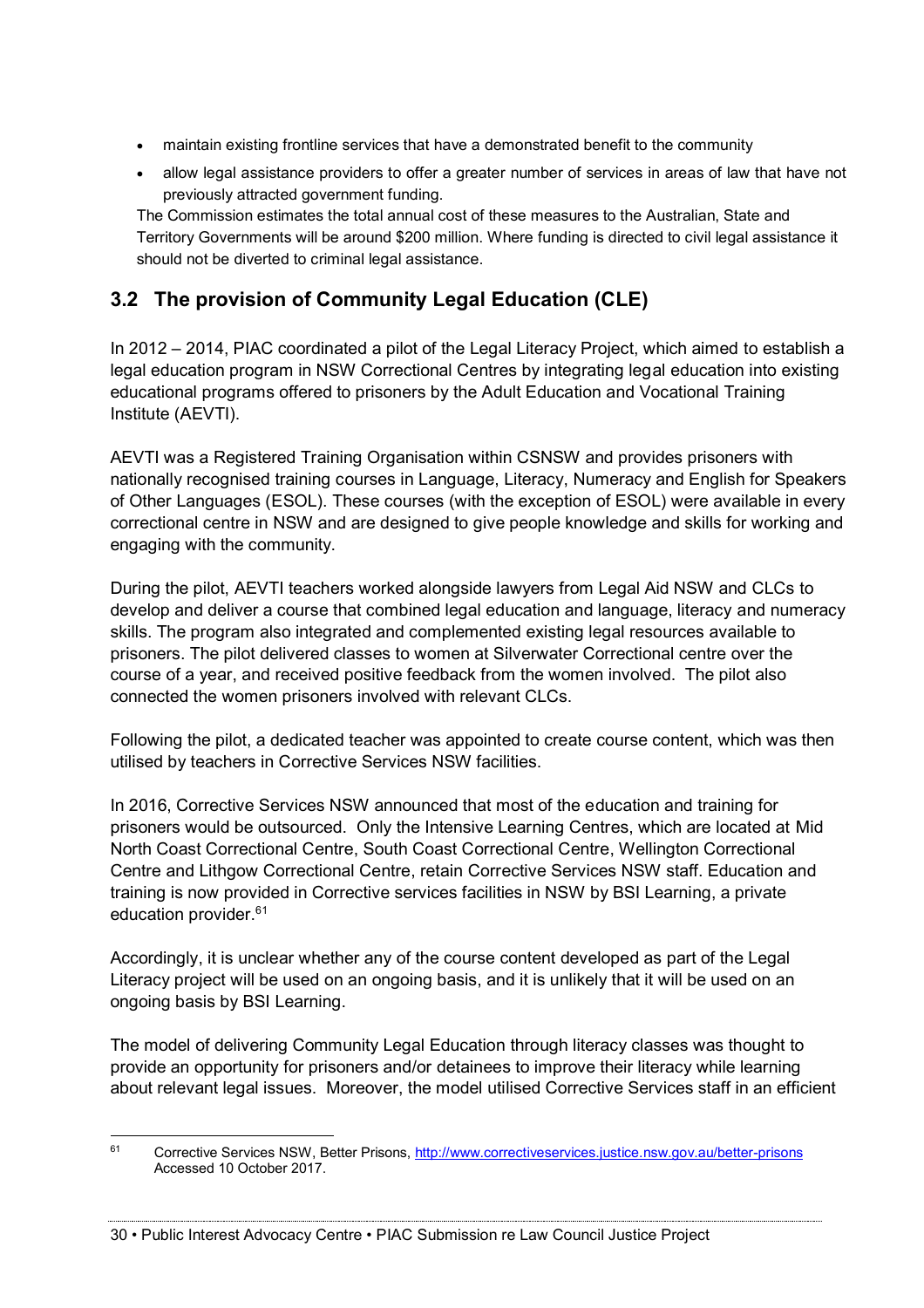way and meant that extra staff were not needed to supervise the delivery of CLE, as existing AEVTI staff were present while lawyers were delivering the relevant classes.

In NSW, the provision of CLE to prisoners and detainees is provided by CLCs and by Legal Aid NSW, but does not occur on a regular basis in all correctional centres throughout NSW.

PIAC considers that delivery of CLE is an important part of access to justice for prisoners and detainees. The Productivity Commission, in its report on Access to Justice, notes that

Information and early advice can also help people to acquire the knowledge and skills to enable them to prevent legal problems from occurring or cases from escalating and giving rise to legal problems that are more expensive to solve.<sup>62</sup>

PIAC is also part of a working group that assists to maintain the Prisoners Legal Portal in NSW. The Legal Information Portal is an intranet site for NSW prisoners about the law, legal systems and legal problems. The Portal was installed on the offender computer network and rolled out across correctional centres in NSW. The Portal is an important resource for prisoners in order to be able to access legal information, and information about appropriate services that may be able to assist them with a particular problem.

PIAC recommends that legal information, through dedicated CLE sessions, as well as through other means such as a prisoner intranet, be provided to prisoners and detainees in regular and accessible formats and means.

## **3.3 The growth of the NSW prison population**

The population of prisoners and detainees in New South Wales has grown by more than 15% in the past two years. $63$  This is despite the fact that crime in NSW has decreased in the past ten years.<sup>64</sup> The NSW Correctional system has been designed to accommodate 11,000 prisoners. At June 2017, it held 13,092, not counting individuals held in police cells. As at June 2017, the growth in the prison population was slowing, although the NSW Bureau of Statistics and Research predicts that the NSW prison population will reach 13,400 by June 2018.<sup>65</sup>

The increase in prisoner numbers has meant that access to education, programs and even to legal advice on occasion has been impacted.

This is because there are a limited number of Audio Visual Link up suites, and so an increase in prisoner numbers, particularly of those prisoners on remand, means access to AVL suites is also limited. An increase in prisoner and detainee numbers can also effect the number of lockdowns

 <sup>62</sup> Productivity Commission, *Access to Justice*, p866.

Matthew Clayton, 'NSW Prison Numbers grow 15pc in two years to reach record high, amid overcrowding concerns' ABC, < [http://www.abc.net.au/news/2017-01-30/nsw-prison-numbers-reach-record-highs/8224288>](http://www.abc.net.au/news/2017-01-30/nsw-prison-numbers-reach-record-highs/8224288) accessed 10 October 2017.

<sup>64</sup> Matthew Clayton, 'NSW Prison Numbers grow 15pc in two years to reach record high, amid overcrowding concerns' ABC, < [http://www.abc.net.au/news/2017-01-30/nsw-prison-numbers-reach-record-highs/8224288>](http://www.abc.net.au/news/2017-01-30/nsw-prison-numbers-reach-record-highs/8224288) accessed 10 October 2017.

<sup>65</sup> Bureau of Crime Statistics and Research, NSW Custody Statistics: Quarterly Update June 2017, < [http://www.bocsar.nsw.gov.au/Pages/bocsar\\_media\\_releases/2017/mr-NSW-Custody-Statistics-Quarterly](http://www.bocsar.nsw.gov.au/Pages/bocsar_media_releases/2017/mr-NSW-Custody-Statistics-Quarterly-update-June-2017.aspx)[update-June-2017.aspx>](http://www.bocsar.nsw.gov.au/Pages/bocsar_media_releases/2017/mr-NSW-Custody-Statistics-Quarterly-update-June-2017.aspx) Accessed 10 October 2017.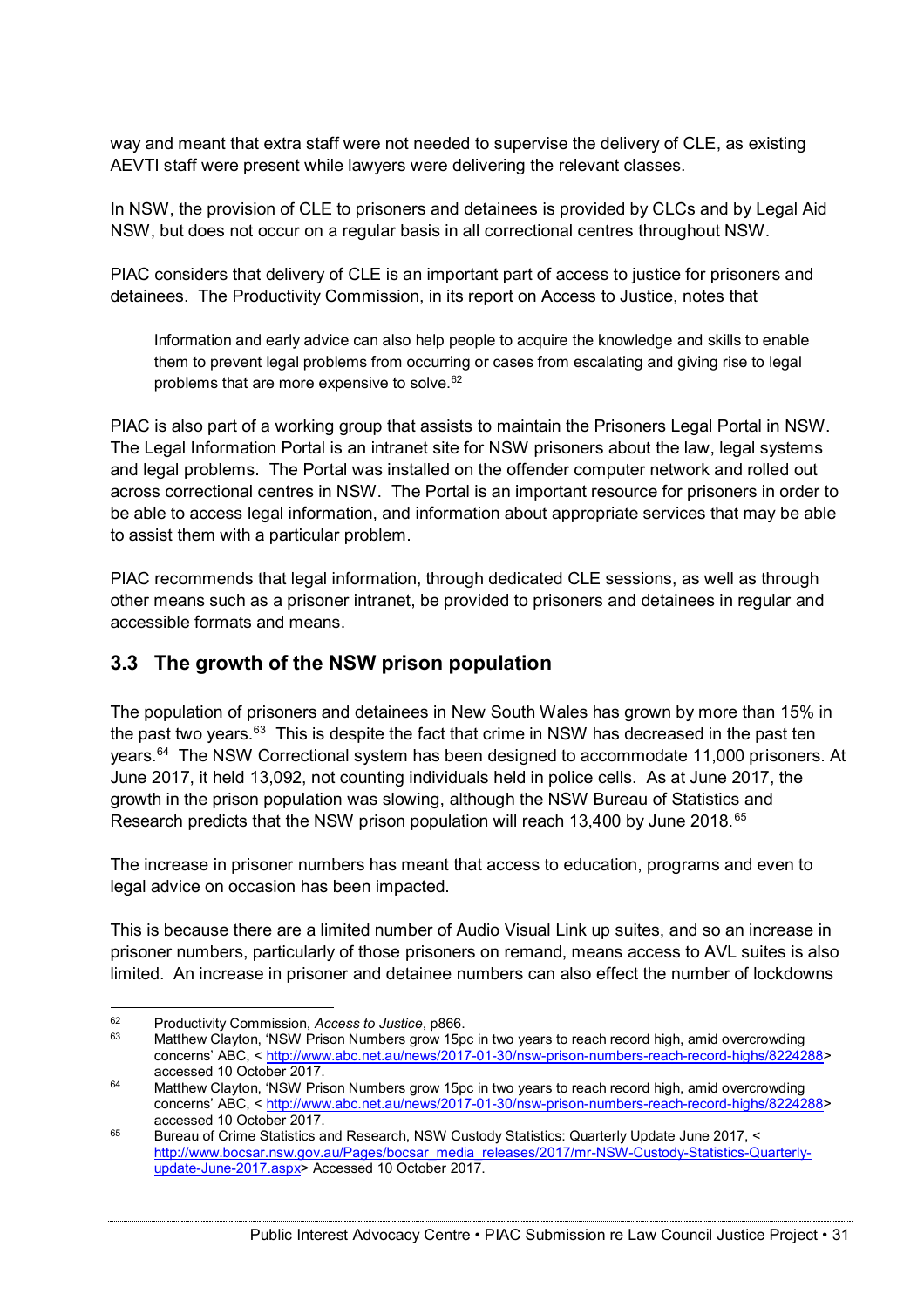that occur, which means in-person visits may be cancelled, and the ability of correctional centres to manage legal visits in person and by AVL is compromised.

In response to the growth in the NSW prison population, the NSW Government has announced the biggest ever expansion of infrastructure for the state's prison system, to occur over the next four years. \$3.8 billion is being spent on new beds, announced in the 2016/17 state budget, to be located in new facilities built on the grounds of existing correctional centres, plus the reopening or conversion of facilities at Berrima, Unanderra (Wollongong) and Mary Wade (Lidcombe). Berrima and the Illawarra Reintegration Centre at Unanderra have already opened. <sup>66</sup>

The Law Council, at page 24 of the Consultation Paper, has identified 'law and order policies' as one of laws, policies and practices that impact on prisoners and detainees. The increase in the infrastructure of the prison system in NSW, rather than measures to attempt to reduce the prison population numbers, could be seen as evidence of this particular approach playing out in NSW.

 <sup>66</sup> Corrective Services NSW, 'New Prisons' < [http://www.correctiveservices.justice.nsw.gov.au/new-prisons>](http://www.correctiveservices.justice.nsw.gov.au/new-prisons) Accessed 10 October 2017.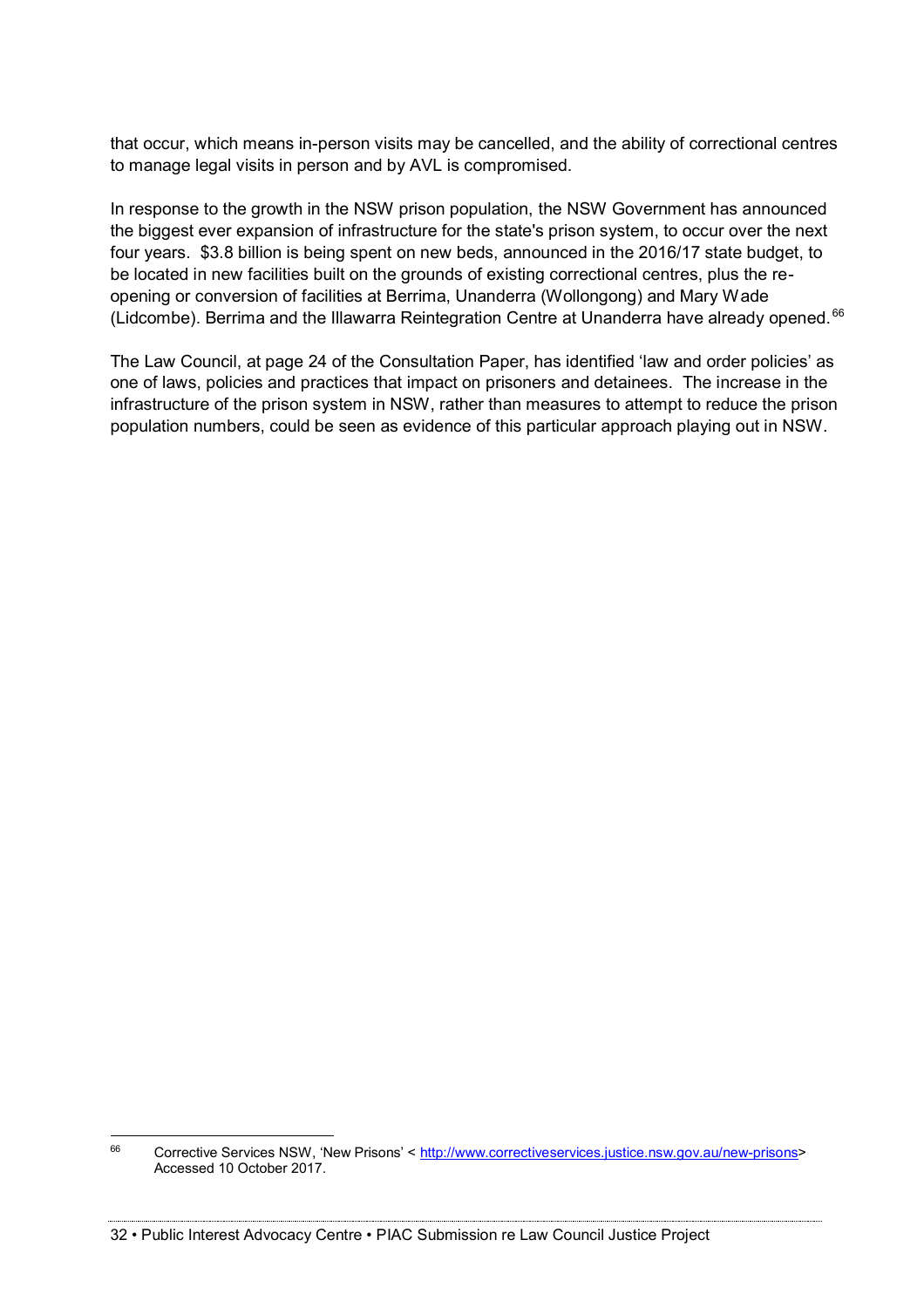## **4. Asylum Seekers**

PIAC acknowledges and broadly supports the summary of issues and key areas of concern made in the Justice Project's consultation paper on barriers to justice for asylum seekers.

At PIAC, our Asylum Seeker Health Rights Project is working to urgently improve access to medical and mental health care for people in Australian immigration detention centres.

We are of the view that it is uncontroversial to provide for reasonable access to health services in our immigration detention centres. The courts have recognised a prisoner's right to such care in our jails for over 100 years. In every state and territory, legislation clearly states that a prisoner is entitled to the same level of health care as a person living in the Australian community.

For example, a maximum-security prisoner in Victoria has the right, guaranteed under the *Corrections Act 1986* (Vic), to reasonable medical care and treatment. If they have a mental illness, they have a specific right to reasonable access to special mental health care and treatment.

An asylum seeker in an Australian immigration detention centre has no such rights under the *Migration Regulations 1996* (Cth). The courts have described the lack of regulatory framework regarding immigration detention conditions as a "legislative vacuum."<sup>67</sup>

In addition to the comments made by the Law Council of Australia, we submit that:

1. The removal of the Commonwealth-funded Immigration Advice and Application Assistance Scheme (IAAAS) has not only seriously limited the capacity of an asylum seeker to obtain legal advice and representation about their immigration case, but it has also created a major barrier for an immigration lawyer to refer potential civil claims to organisations like PIAC.

Under the IAAAS-scheme, from an early stage, an immigration lawyer could triage any other legal problems identified outside the scope of the asylum seeker's immigration case to an appropriate service-provider. Now, as a result of the removal of the scheme, asylum seekers are often unaware of their entitlements to file complaints about lack of access to reasonable health care or their right to file proceedings in certain instances. An asylum seeker's civil case may be further impacted upon by the expiration of a limitations period.

2. Lack of access to adequate medical and especially mental health services in immigration detention further exacerbates existing barriers to justice. Namely, an unwell asylum seeker population (without legal assistance) faces additional challenges to properly understanding the legal requirements to prepare their asylum case; preparing their claims in full; and receiving a fair hearing and just outcome or decision.

As noted in the consultation paper at 27, the Kaldor Centre states that given their experiences with "trauma, a lack of support networks, poor health, language and cultural

 <sup>67</sup> *Mastipour v Secretary, Department of Immigration and Multicultural & Indigenous Affairs* [2004] FCAC 93 per Finn J at [2]